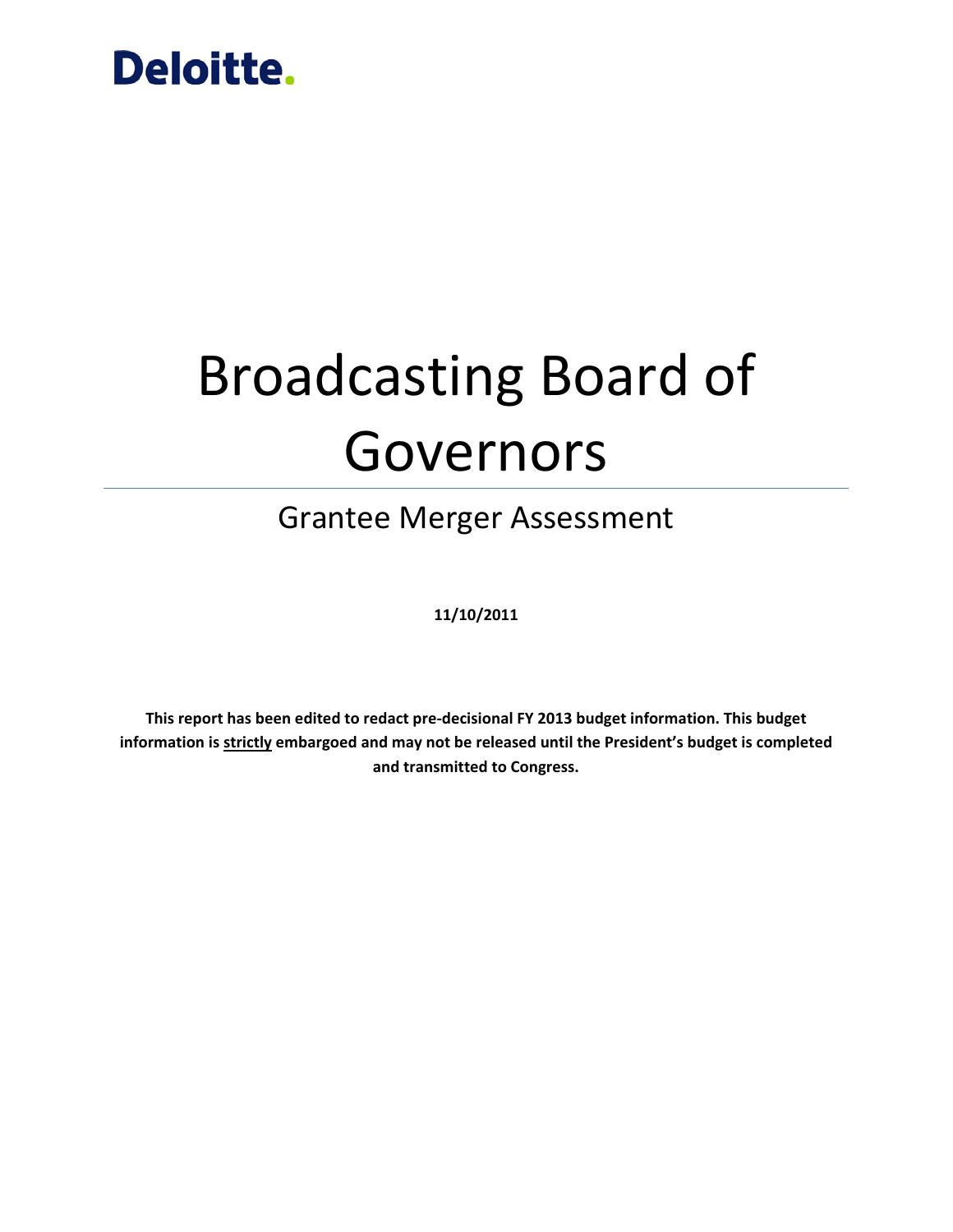## **Contents**

| II.  |  |
|------|--|
| III. |  |
|      |  |
|      |  |
|      |  |
|      |  |
|      |  |
|      |  |
| X.   |  |
|      |  |
|      |  |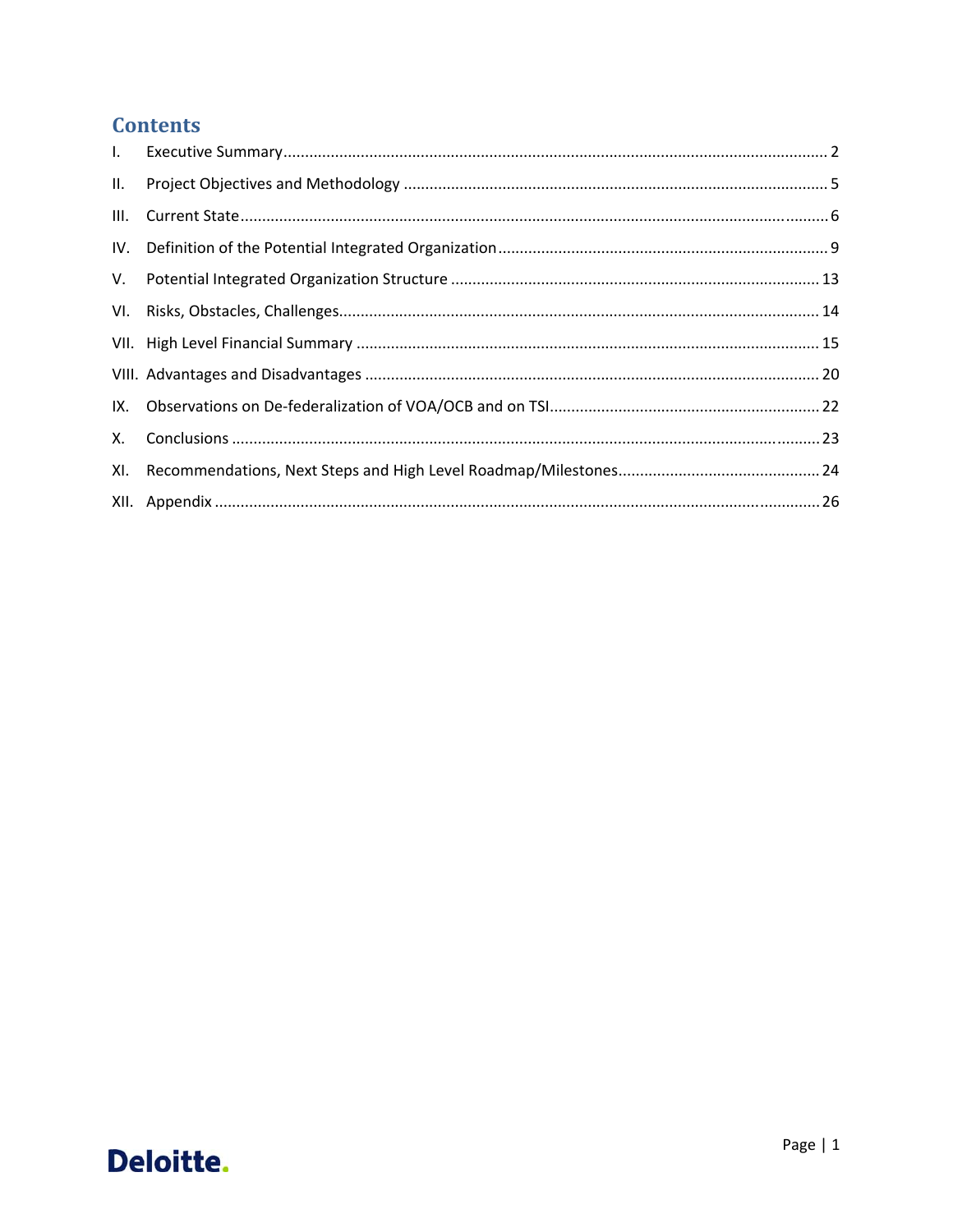## **I. Executive Summary**

The Broadcasting Board of Governors (BBG) recently approved a strategic plan which included an initiative to explore the feasibility of consolidating the three grantee organizations Radio Free Europe/Radio Liberty (RFE/RL), Radio Free Asia (RFA), and the Middle East Broadcasting Networks (MBN) into a single corporate structure, sharing a unified administrative and legal framework. Deloitte Consulting LLP ("Deloitte") was tasked to do an assessment on the merits of this potential merger for the BBG from both a strategic and economic perspective.

The study included creating a definition of the integrated organization, understanding qualitative benefits and risks of integrating, as well as estimating savings and costs to implement. Further, Deloitte was tasked to develop the high level roadmap and potential timeline for the merger. Finally, Deloitte was tasked to summarize the considerations related to the potential integration of Voice of America (VOA) and the Office of Cuba Broadcasting (OCB) that were raised through the assessment.

### Key Findings:

- Today RFE/RL, RFA and MBN are three separate private 501(c)(3) organizations with combined resources of approximately \$240 million and approximately 2,000 full time employees and contractors. All have a common mission to act as a surrogate media outlet in countries that do not have an open media environment; additionally, unlike RFE/RL and RFA, MBN is charged with providing context about America, its people, and policies.
- Aside from Arabic services to Iraq, there is no overlap in language services among the Grantees, or in bureau locations. With just a merger of the Grantees, there is no potential to eliminate duplication of language services beyond that already planned. A combined entity framework can set the foundation for achieving substantial synergies with respect to the large overlap with VOA language services, which is unanimously supported by all Grantee Presidents.
- There are several potential benefits of a merger of the three grantee corporations:
	- It would serve as a first step in the execution of the Board's Strategic Plan that calls for consolidating and streamlining management and administrative infrastructure. A merger would create a single grantee management team which would facilitate coordination with the BBG in pursuit of its strategic objectives.
	- It creates more financial transparency and demonstrates to stakeholders that BBG leadership is committed to allocating resources as efficiently as possible and eliminating waste - potentially garnering support and trust.
	- It creates an enforceable structure for more formalized content sharing, advancing the Board's strategy to harness original reporting from across the language services to create a global news service with rich programming.
	- It creates resource savings over time with the elimination of duplicative administrative and technical infrastructures and pooled purchasing power (e.g., for equipment, services, and insurance). This is a key benefit in our current economic environment.
	- Positive reaction from Congress if new services, technologies and broadcast medium can be achieved without an increase to the top line.
	- Annual run rate savings of \$9M, or about 10% can be achieved on approximately \$90M of addressable spend which is approximately 38% of the aggregate Grantee budget. Savings could expand to nearly \$14M annually with aggressive facilities consolidation.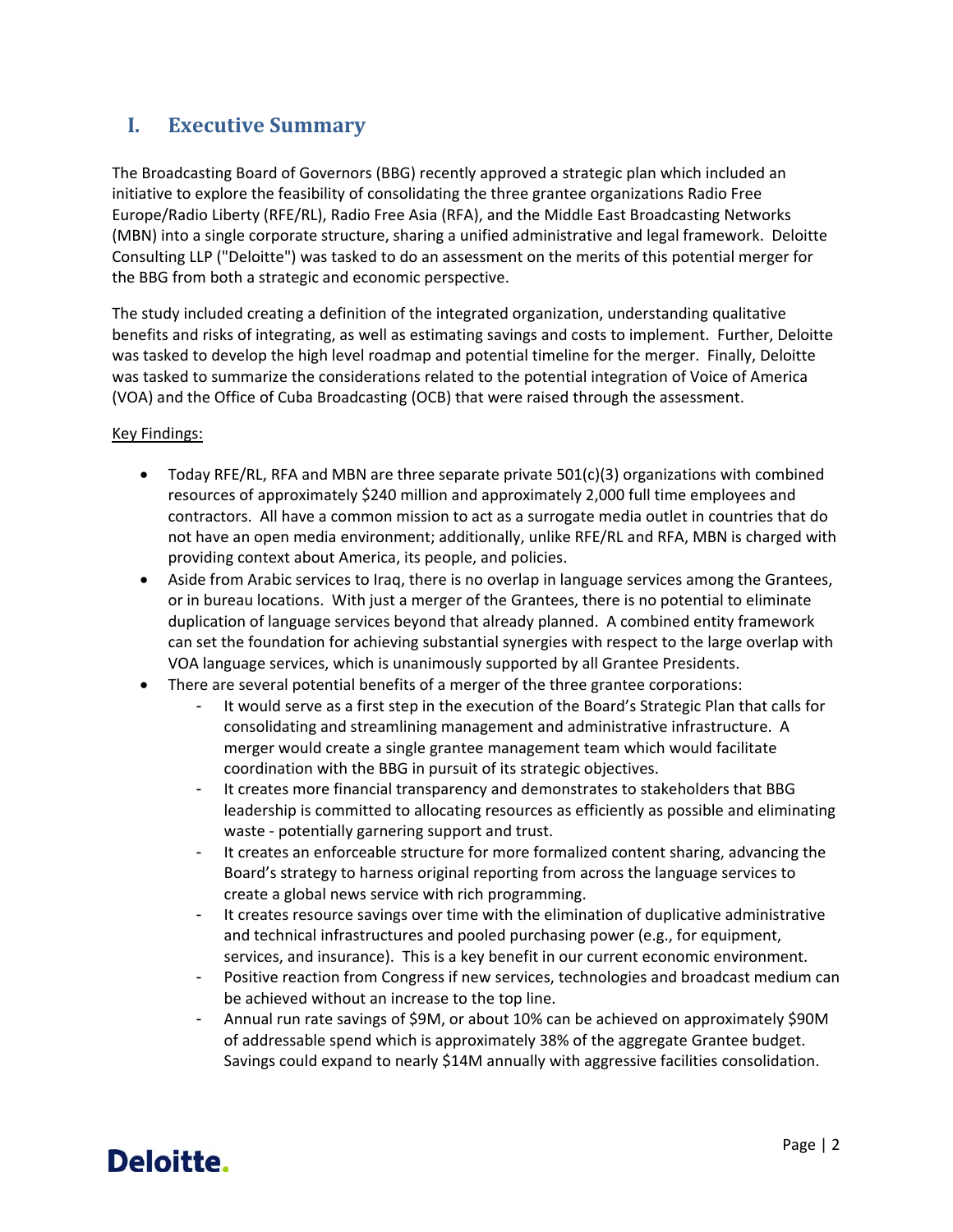- Risks of integrating the Grantee corporations include:
	- Possible negative reaction from Congress if a merger of the Grantees impedes the flow of content to audiences.
	- Uncertain result of merging a partially unionized workforce with non-unionized staff.
	- A potentially broader impact of digital and physical security threats in a merged environment if not mitigated.
	- Potential disruption to current foreign business licenses and relationships in host countries.
- Over five years, the cumulative net savings from merging the Grantee organizations is estimated to be approximately \$30M to \$40M. There are cumulative savings of \$35M to \$50M available with one-time costs of \$8M to \$12M. The savings result from a small headcount reduction of approximately 45‐50 resources, plus non‐headcount savings related to sourcing efficiencies, and facilities and technology infrastructure consolidation. Longer term, there are opportunities for additional headcount reduction if facilities are more aggressively consolidated.

Conclusions: Deloitte believes that the merging of the Grantees does have merit, and does make sense strategically and economically. We heard in numerous discussions with leaders across the Grantees that current structure is a product of the evolution of the Agency, is not ideal, and would not be the logical approach if one were starting fresh. We agree with that perspective. The current siloed structure is not an optimal foundation for the new strategic direction envisioned by the Board.

From an operational perspective, we see no roadblocks that cannot be overcome. The vast majority (around 75%) of the resources of the Grantees are devoted to content and programming, so their day to day roles will not change. Merging the administrative processes, policies, and supporting systems will be no more complicated here than in any other merger of a similar scale.

In the current economic environment, continuing to operate three separate organizations with redundant executive management teams, administrative infrastructures, audits, etc. seems to be an inefficient use of taxpayer resources. The potential annual savings of \$9M to \$14M could be redeployed toward journalistic initiatives that advance the Board strategic vision.

As with any merger there are risks associated with the potential decline in employee morale. These can be mitigated by swift decision-making and a strong change management program. Delaying a decision about the path forward will create uncertainty which can dampen employee morale. In addition, delays will stall the advancement of the Board's strategic plan and cause the organization to miss out on significant potential savings.

The legal considerations related to the merger have been addressed through a separate initiative and are summarized in a separate report.

#### Recommendations and Next Steps:

- We recommend that the Board approve the merger of the Grantees, and proceed with the design of the new organization and the implementation planning. Based on a typical merger timeframe of about 6 months from a decision, we believe that the Board should target a "Day 1" in July 2012.
- To pursue the larger savings available by reducing duplication of language services, as noted earlier and broadly supported by Grantee leadership, we recommend commencing a study on

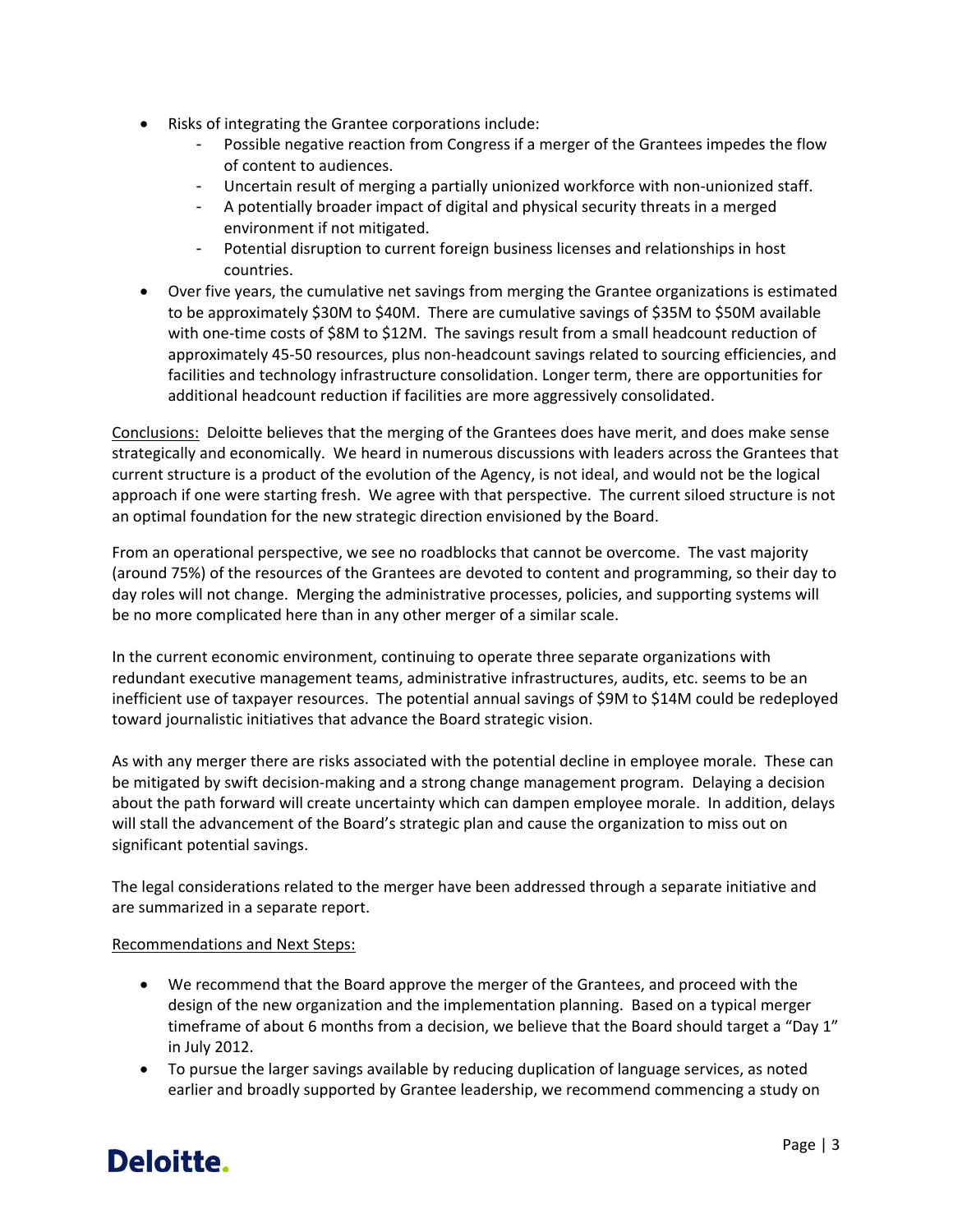the feasibility, benefits and costs of VOA/OCB de‐federalization, reportable at the Board's March 2012 meeting to explore 3 items:

- 1. The "quick hit" opportunities available from partially integrating some VOA/OCB operations into the Grantee structure without de‐federalization. The objective of this study would be to identify initiatives that could be implemented in parallel with the Day 1 of the Grantee merger in July 2012.
- 2. The next tranche of opportunities that would become feasible in FY13 without de‐ federalization.
- 3. The feasibility of VOA/OCB de‐federalization, including benefits, risks, and financial implications.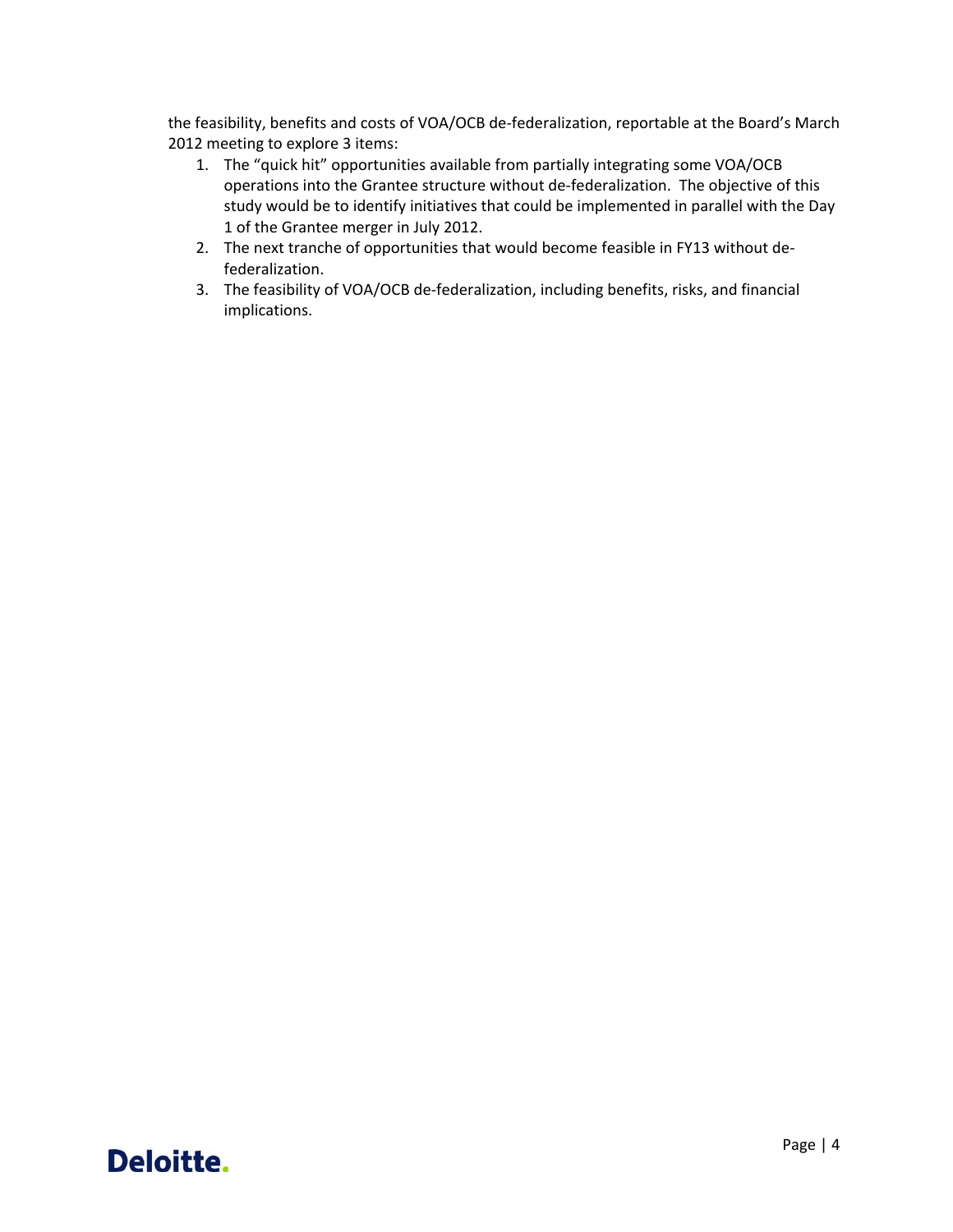## **II. Project Objectives and Methodology**

Objectives and Scope: Deloitte was asked to develop an assessment of the pros and cons of integrating the three Grantee organizations, RFE/RL, RFA, and MBN, including a vision of what the integrated organization would look like, estimated savings and costs to implement, as well as qualitative benefits and risks of integrating. This effort did not include a detailed evaluation of the costs or benefits of integrating VOA or OCB services, nor did it address the scope of the functions provided by Technology, Services, and Innovation (TSI), Office of Marketing and Program Placement (OMPP), or Office of New Media, etc…

Methodology: To complete this process, Deloitte conducted interview and "blueprint" working sessions with over 50 individuals across the three organizations. Representatives of each organization were included in the blueprinting sessions to discuss the pros, cons, and vision for a potentially integrated organization. The following functional areas were addressed in these sessions:

- Finance and administration
- Technology (broadcast operations and IT functions)
- Human resources
- Communications
- Content and Programming

In addition to the collaborative working sessions and interviews, Deloitte reviewed key background material from each organization including but not limited to:

- BBG Strategic Plan
- Grant Agreements
- Budgets
- Inspector General reports
- Organization charts
- Web sites of each organization

At the request of the BBG, Deloitte visited the headquarters of each Grantee to see the operations, infrastructure and environments. Visits were made to RFE/RL's location in Prague and D.C., MBN's locations in Springfield, VA and Newington, VA, and to RFA's location in DC.

Finally, Deloitte performed analysis drawing upon its prior merger experience and proprietary benchmarks to estimate potential synergies, risks, potential risk mitigation strategies, and costs to integrate.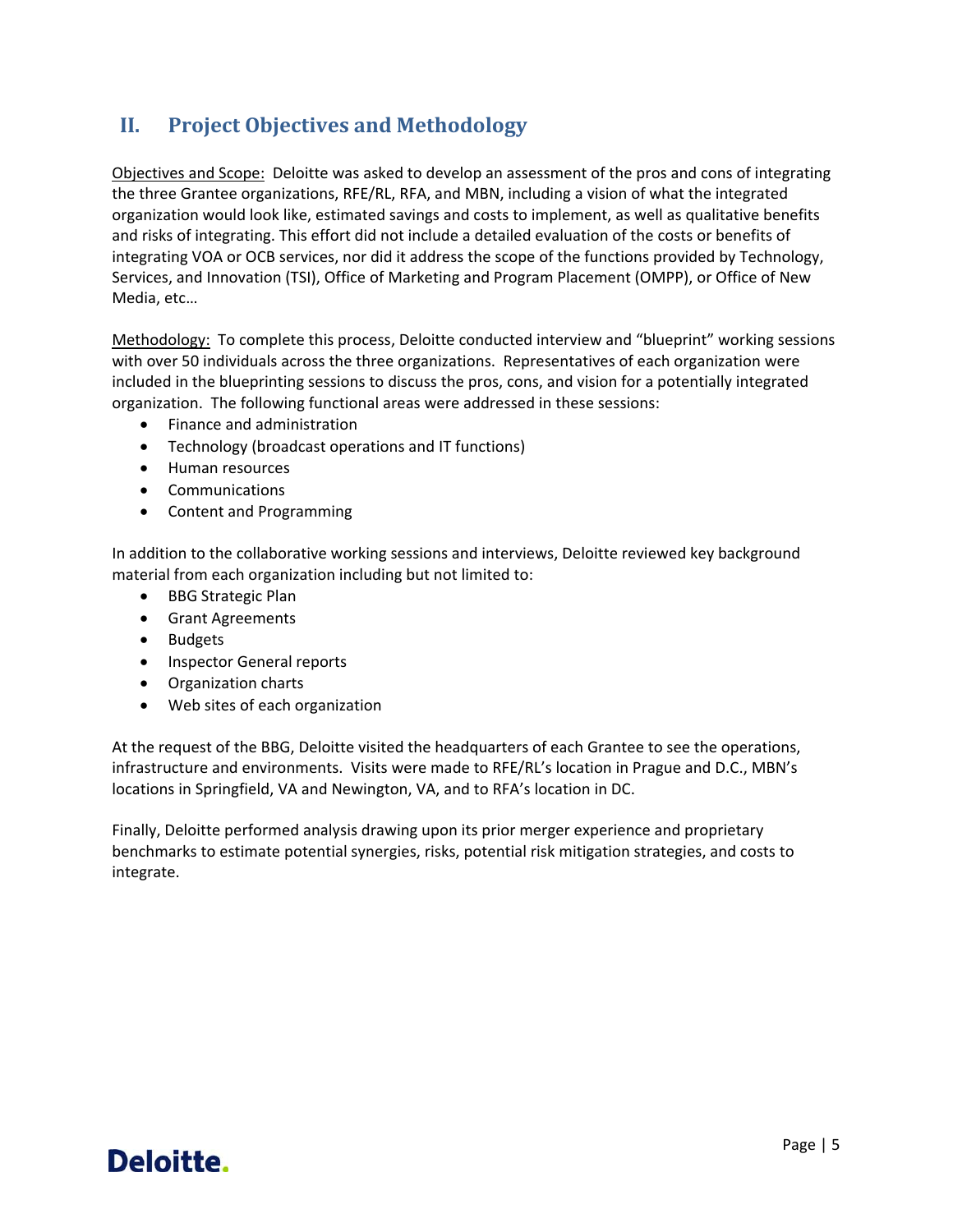## **III. Current State**

Currently there are three separate Grantee organizations operating as independent corporations. The mission of each is to provide full, accurate, and timely news reports in countries where that standard of news would be otherwise unavailable. In addition, MBN is charged with providing context about America, its people, and policies. Below is an overview of the language services they provide, their financials, headcount, and locations.

Language Services: Collectively the Grantees produce and distribute content in 37 languages. Both RFE/RL and MBN produce Arabic content in radio and on the web. The language services are reviewed annually to ensure that their continuation is in line with the mission of US International Broadcasting. Review of the language services was not within the scope of this assessment.

|    | <b>RFA Languages</b> |                      | <b>RFE/RL Languages</b> |                  | <b>MBN Languages</b> |
|----|----------------------|----------------------|-------------------------|------------------|----------------------|
| 1. | <b>Burmese</b>       | Albanian<br>$1_{-}$  | 11. Crimean Tatar       | 21. Romanian (to | Arabic<br>1.         |
| 2. | Cantonese            | Arabic<br>2.         | 12. Croatian            | Moldova)         |                      |
| З. | Khmer                | Armenian<br>3.       | 13. Dari                | 22. Russian      |                      |
| 4. | Korean               | Avar<br>4.           | 14. Georgian            | 23. Serbian      |                      |
| 5. | Lao                  | Azerbaijani<br>5.    | 15. Kazakh              | 24. Tajik        |                      |
| 6. | <b>Mandarin</b>      | <b>Bashkir</b><br>6. | 16. Kyrgyz              | 25. Tatar        |                      |
| 7. | Tibetan              | Belarusian<br>7.     | 17. Macedonian          | 26. Turkmen      |                      |
| 8. | <b>Uyghur</b>        | <b>Bosnian</b><br>8. | 18. Montenegrin         | 27. Ukrainian    |                      |
| 9. | Vietnamese           | Chechen<br>9.        | 19. Pashto              | 28. Uzbek        |                      |
|    |                      | 10. Circassian       | 20. Persian             |                  |                      |

#### **Table 1: Language Services**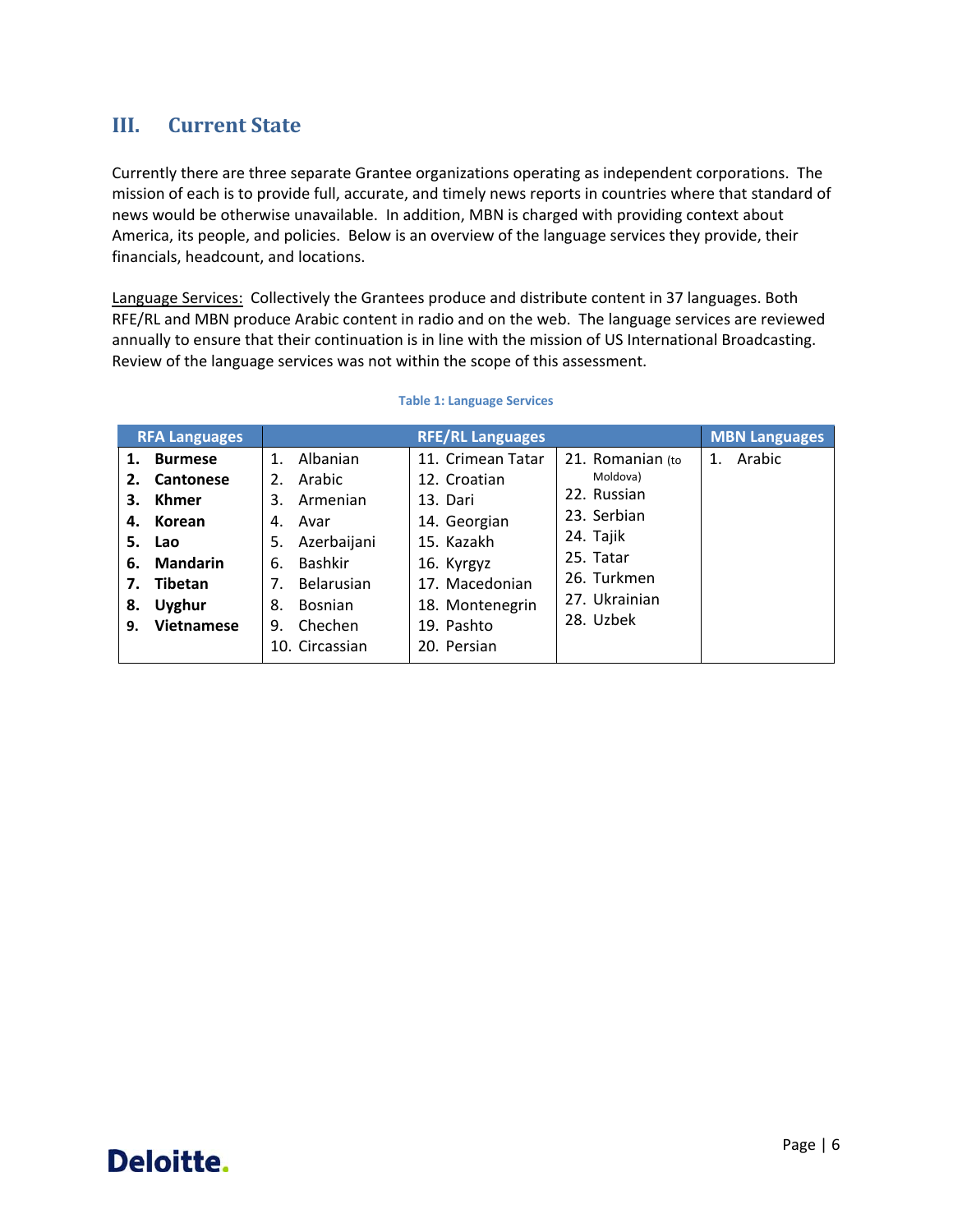#### Financials:



**Figure 1: BBG Spend Breakdown by Organization (Projected FY13)**

Collectively, 63% will be spent on content and programming. This includes language service staff, studio managers, camera crews, etc. The budget addressable for potential savings (excluding content and programming) is about 37% of the aggregate budget of the Grantees.

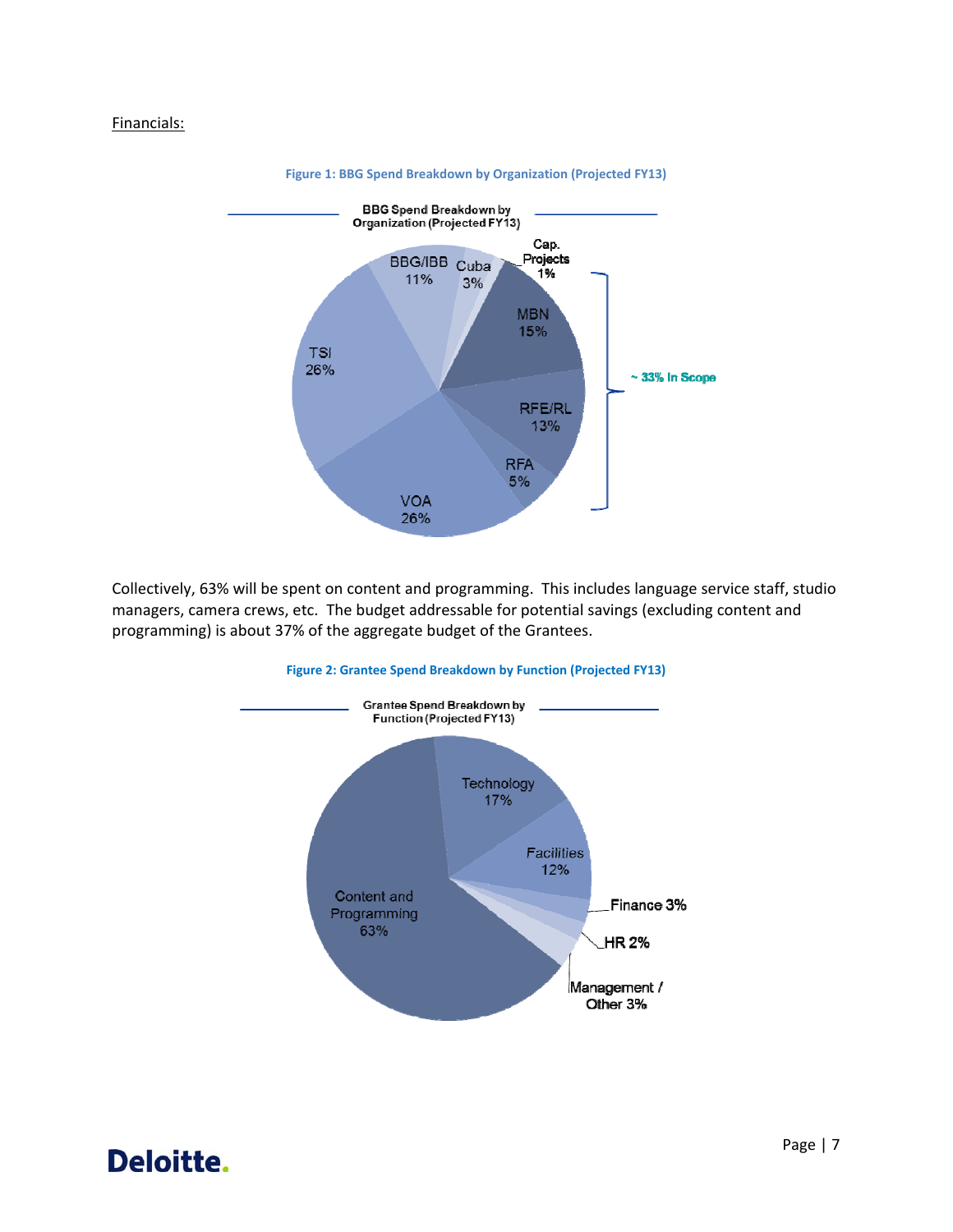Locations: Of the full-time resources, approximately 41% are located in the greater Washington, DC metro area, 24% in Prague, with the remaining 35% dispersed across the markets served.

There are 5 locations in the Washington, DC metro area, one facility in Prague, 20 RFE/RL bureaus and 5 MBN bureaus (Cairo, Baghdad, Jerusalem, Dubai, Beirut), and 7 RFA bureaus (Phnom Penh, Taipei, Seoul, Hong Kong, Bangkok, Delhi, Dharmsala). The major location details are as follows:

| <b>Area</b>                                | <b>Grantee</b>               | <b>Location</b>                        | <b>Square Feet</b> | <b>Number</b><br>of people |
|--------------------------------------------|------------------------------|----------------------------------------|--------------------|----------------------------|
| Washington,<br><b>RFA</b><br>2095 M Street |                              |                                        | $^{\sim}63,000$    | $^{\sim}265$               |
| <b>DC</b>                                  | <b>MBN</b>                   | The Washington Bureau (400 N.          | $~^{\circ}$ 3,400  | $~^{\sim}15$               |
|                                            |                              | Capitol St.)                           |                    |                            |
|                                            | Boston Blvd, Springfield, VA |                                        | $^{\sim}$ 37,800   | $^{\sim}425$               |
|                                            |                              | Cinderbed Road, Springfield, VA (Radio | $^{\sim}20,000$    | $~^{\sim}$ 110             |
|                                            | Sawa)                        |                                        |                    |                            |
|                                            | RFE/RL                       | 1201 Connecticut Ave                   | $^{\sim}$ 27,000   | $~\sim$ 40                 |
| <b>Prague</b>                              | RFE/RL                       | Vinohradska                            | $^{\sim}$ 226,000  | $^{\sim}510$               |

#### **Table 3: Grantee Locations**

The following is a map of the locations of the Grantees, including the bureaus.



#### **Figure3: Grantee Geographic Locations**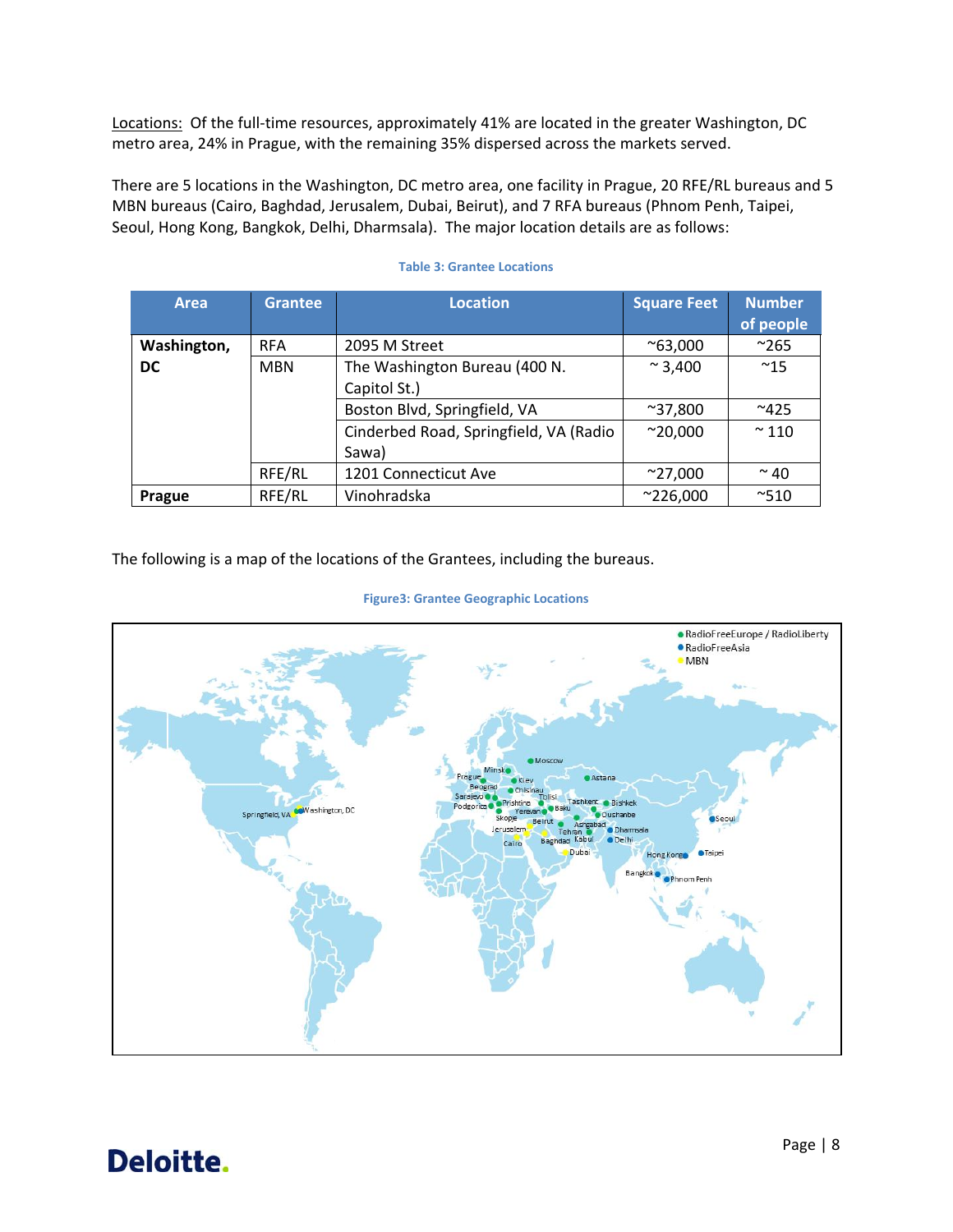## **IV. Definition of the Potential Integrated Organization**

The proposed consolidation would integrate the three grantee organizations into one entity with many market-facing brands, to streamline operations and reduce costs in accordance with the BBG's Strategic plan. The following describes underlying *key principles* and the *operations* of an integrated organization. The specific legal structure of the proposed consolidation is still being assessed and will require conclusions of external legal counsel to finalize.

Key Principles: There were several key principles that were consistently articulated throughout the visioning discussions with the Grantees. These are things that all believed should be the 'guard rails' of any potential integration.

- There should be no change in the journalistic mission of the organizations the current markets and audiences should continue to be served with the content appropriate for them.
- The existing market-facing brands should remain intact as they are critical to success. The relationship between the brands and the grantee entity is different across the three organizations. For MBN, the brands (Alhurra, Radio Sawa, Afia Darfur) are the externally known identities, while for Radio Free Asia the brand and the organization are one in the same across its market. RFE/RL has individual brands by service that will be critical to maintain.
- The new organization should maintain an entrepreneurial spirit and ability to remain nimble; avoiding bureaucracy.

| <b>Function</b>                   | <b>Description of integrated organization</b>                                                                                                                                                                                    |
|-----------------------------------|----------------------------------------------------------------------------------------------------------------------------------------------------------------------------------------------------------------------------------|
| <b>Executive</b><br>Leadership    | The new entity would have a single executive management team<br>(President, CIO/CTO, CFO, content leader, etc) Today, there are three<br>executive teams, one for each organization.                                             |
| <b>Content and</b><br>Programming | An unequivocal requirement for a merged organization is that the brands,<br>mission, and language services / content of the legacy Grantees remain<br>intact.                                                                    |
|                                   | An integrated entity would have a single content and programming<br>leader. However, the department would be divided into geographic<br>regions, each with an editorial leader.                                                  |
|                                   | Language services would continue to set their own editorial agendas,<br>based on their market requirements. Newsgathering would continue to<br>happen in the same "bottom-up" fashion it does today within each<br>organization. |

#### Operations: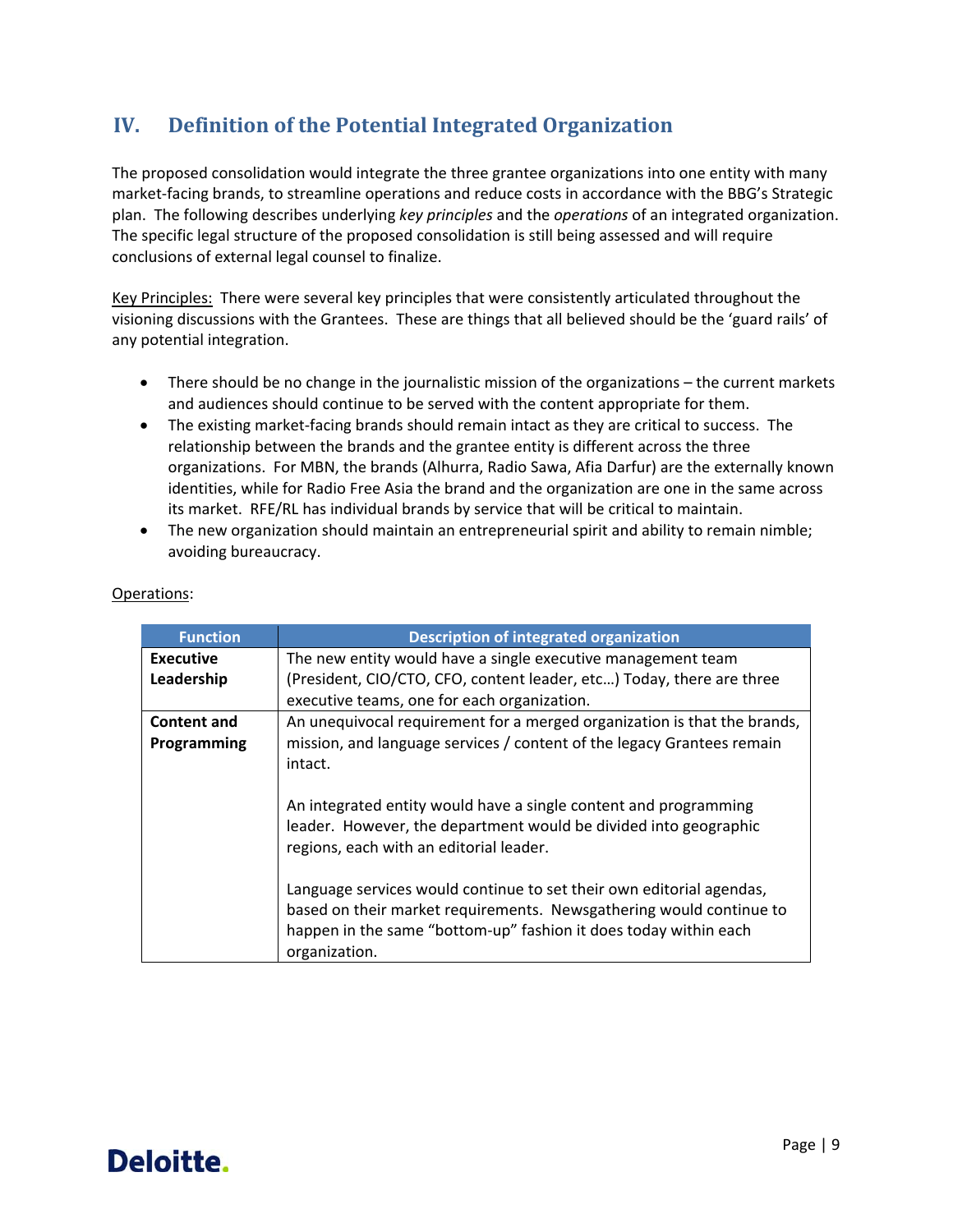| <b>Function</b>    | <b>Description of integrated organization</b>                               |
|--------------------|-----------------------------------------------------------------------------|
| <b>Content and</b> | The new entity would continue to be responsible for fulfilling the US       |
| Programming        | International Broadcasting mission and following the journalistic and       |
| (continued)        | ethical standards and processes of the BBG/IBB.                             |
|                    |                                                                             |
|                    | An integrated organization would formalize the processes and                |
|                    | infrastructure for the sharing of content across geographic regions.        |
|                    | However, each language service would retain the autonomy to choose          |
|                    | the content it selects to use. There would also be processes established    |
|                    | to coordinate assignments and coverage for key events (e.g., sending        |
|                    | correspondents to a news event) across the individual language services     |
|                    | to avoid duplication of coverage and optimize resources.                    |
|                    |                                                                             |
|                    | The integration of the organizations would facilitate the Board's strategy  |
|                    | of harnessing original content for a global news service. Today RFE/RL      |
|                    | has a central English language newsroom that selectively chooses content    |
|                    | to translate for sharing across services and to highlight on its website.   |
|                    | RFA also selects a small portion of its content for its English language    |
|                    | website. MBN currently does not have an English language web                |
|                    | component. Decision on continuation and/or broadening English               |
|                    | language content - and the audience it serves - should be determined to     |
|                    | inform any further implementation planning.                                 |
| Human              | An integrated entity would have a single HR department that would           |
| <b>Resources</b>   | operate under a standard set of processes and policies.                     |
|                    | While the HR function would be centered at the entity's headquarters,       |
|                    | there would be representatives in all locations with a critical mass of     |
|                    | employees / contractors (e.g., 30-40) with some reps potentially shared     |
|                    | across smaller sites that are in close physical proximity.                  |
|                    |                                                                             |
|                    | Policies would be standardized where feasible, and at minimum,              |
|                    | harmonized. The HR function would create and maintain one set of job        |
|                    | descriptions, harmonize pay scales and benefits packages while ensuring     |
|                    | they are geographically appropriate, and create a common performance        |
|                    | management framework that could be used globally (but accommodating         |
|                    | regional differences and requirements as needed).                           |
| <b>Finance</b>     | The new entity would have one finance function that would operate           |
|                    | under a single set of processes and policies. These functions would be      |
|                    | centered at the entity's headquarters. However, resources will be           |
|                    | geographically deployed as appropriate to meet the needs of the             |
|                    | employees and contractors (e.g., business managers at bureaus). In          |
|                    | addition, the entity could take advantage of labor arbitrage opportunities  |
|                    | by placing transactional resources in a lower cost location (e.g., payables |
|                    | or payroll clerks).                                                         |
|                    | There would be common classifications of resources and expenses, one        |
|                    | annual budget, integrated financial reporting reflecting the financials of  |
|                    | all three legacy entities, and a single audit.                              |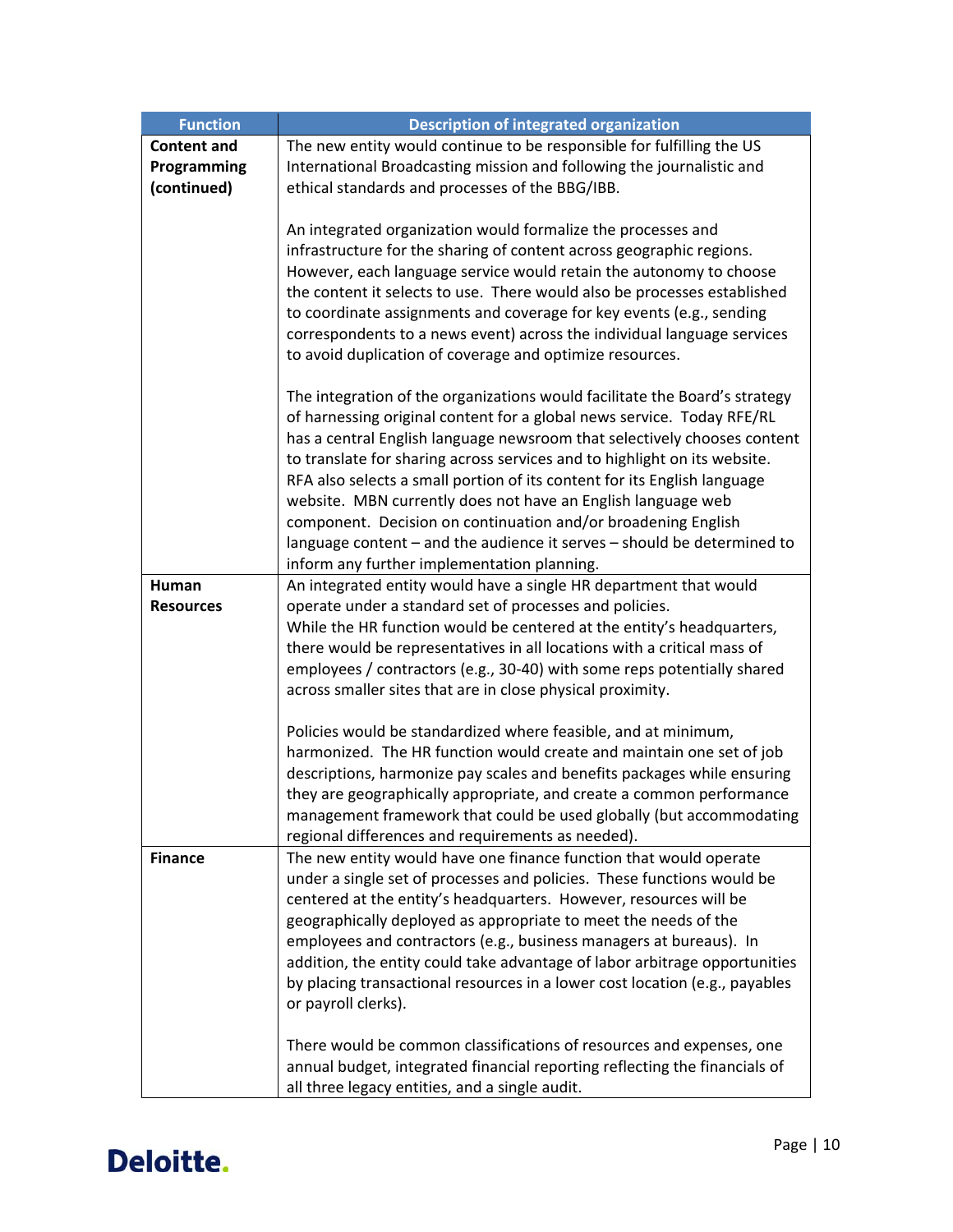| <b>Function</b>       | <b>Description of integrated organization</b>                                                                                                                                                                                                                                                                                                                               |
|-----------------------|-----------------------------------------------------------------------------------------------------------------------------------------------------------------------------------------------------------------------------------------------------------------------------------------------------------------------------------------------------------------------------|
| <b>Communications</b> | The integrated entity would have one communications department. The<br>scope of this department would be public relations, community outreach,<br>and internal employee communications including intranet                                                                                                                                                                   |
|                       | Much of the work of this department will be communications to the local<br>communities and governments in areas where the integrated entity<br>operates. Therefore, while it would be a centrally managed group, there<br>will be local communications staff on-site it the larger locations, with<br>shared or virtual resources in smaller venues.                        |
|                       | This group would also be the liaison to the BBG/IBB communications<br>department. This group would not do stand-alone Congressional<br>outreach, but will work closely with BBG/IBB to ensure one common<br>voice to stakeholders.                                                                                                                                          |
| <b>Technology</b>     | The entity would have a single technology leader. The scope of this<br>function will include both broadcast technologies as well as traditional IT<br>activities.                                                                                                                                                                                                           |
|                       | The new entity would migrate to common back office systems, and have<br>a common set of operating standards, processes and policies (e.g., data<br>security and retention, privacy policies, etc.). In addition, there will be a<br>unified WAN connecting key locations.                                                                                                   |
|                       | Technical resources would be shared where feasible (e.g., equipment,<br>production facilities). However, because the production facilities are in<br>different locations today, the synergies that can be gained in the near<br>term by sharing technology is constrained. However, over time if facilities<br>are consolidated, additional efficiencies will be available. |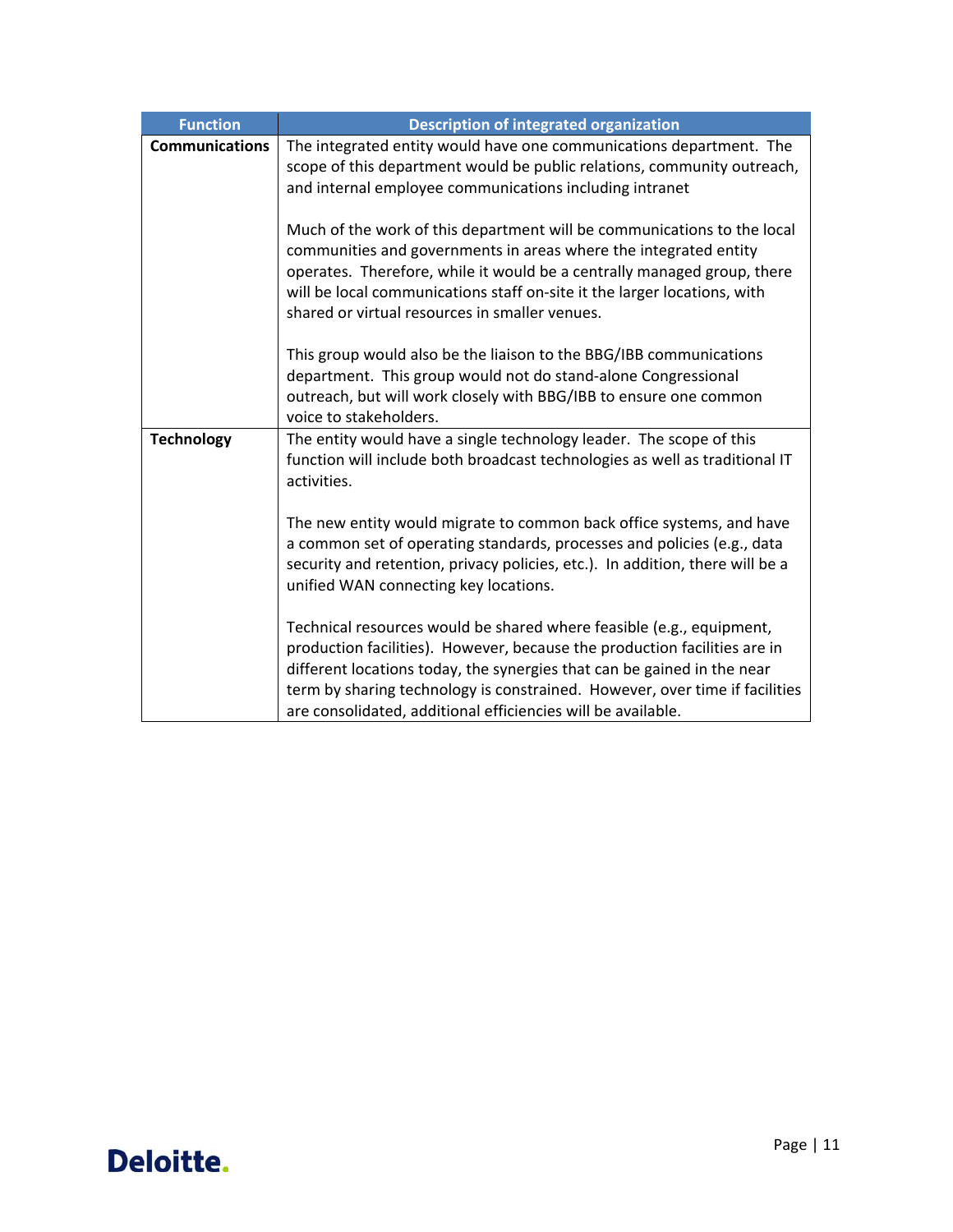| <b>Function</b> | <b>Description of integrated organization</b>                                                   |  |  |  |
|-----------------|-------------------------------------------------------------------------------------------------|--|--|--|
| Administration, | The new entity would have one administration function that would                                |  |  |  |
| Security,       | operate under a single set of processes and policies. The scope would                           |  |  |  |
| Sourcing*       | include facilities, security, sourcing. These functions would be centered                       |  |  |  |
|                 | at the entity's headquarters, but would have resources geographically                           |  |  |  |
|                 | dispersed at sites as needed.                                                                   |  |  |  |
|                 | Facilities would be planned centrally (e.g., location decisions, lease                          |  |  |  |
|                 | negotiation). On-site services (e.g., mailrooms, maintenance, etc.) would                       |  |  |  |
|                 | be managed locally at the locations of the new integrated entity.                               |  |  |  |
|                 | Regarding security, the integrated entity would have centrally defined                          |  |  |  |
|                 | standards and policies that are mindful of the geographic differences and                       |  |  |  |
|                 | security threats across the markets. Local sites would be responsible for                       |  |  |  |
|                 | managing and monitoring the security processes.                                                 |  |  |  |
|                 | Sourcing would be managed centrally, using one set of standards and                             |  |  |  |
|                 | approval processes. Where feasible, goods and services should be                                |  |  |  |
|                 | sourced under master service agreements to gain economies of scale in                           |  |  |  |
|                 | purchasing. This will not be feasible in all geographies however due to                         |  |  |  |
|                 | the breadth of the entities locations.                                                          |  |  |  |
|                 | Procurement responsibilities would be split between headquarters and                            |  |  |  |
|                 | local sites. Local sites will require autonomy to source and purchase                           |  |  |  |
|                 | goods and services that cannot be sourced centrally, but should follow                          |  |  |  |
|                 | standards and approval processes set centrally.                                                 |  |  |  |
|                 | (*Note: sourcing and procurement could also be housed within finance. This decision can be made |  |  |  |
|                 | during the next phase of planning)                                                              |  |  |  |
| Legal           | The integrated entity would have one legal department. This group                               |  |  |  |
|                 | would be sized based on the volume of work and the cost/benefit of using                        |  |  |  |
|                 | external counsel.                                                                               |  |  |  |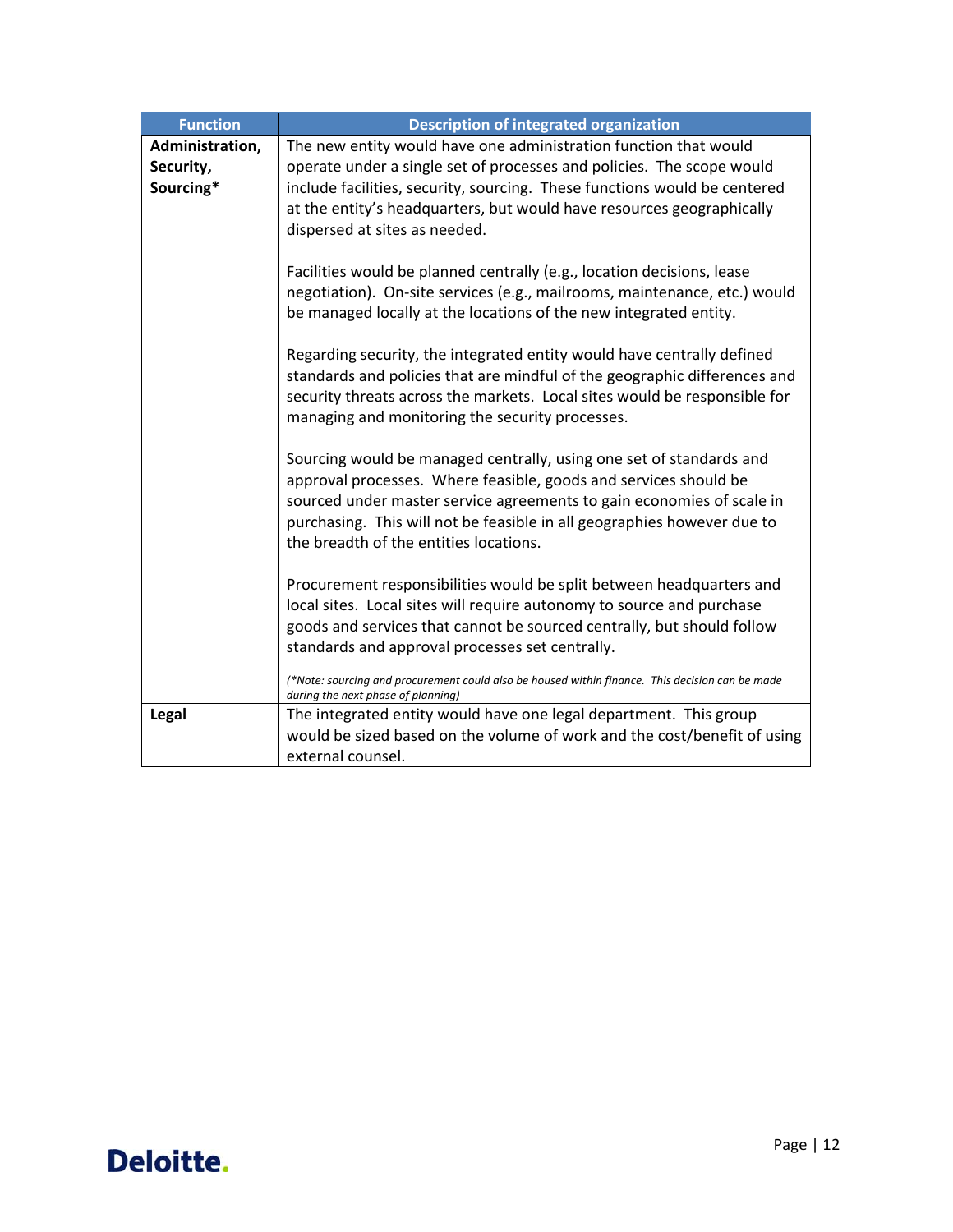## **V.** Potential Integrated Organization Structure

The primary organizing principle of the new integrated organization would be by function, with a secondary division by geography. An illustrative integrated organization chart follows with the estimated number of full-time resources indicated in each of the major functional areas.

It should be noted that the number of resources in content and programming across the Grantees would not change as a result of integration. This is because there is almost no overlap today in the content produced by the Grantee organizations. As the 3 levers of the recommended VOA study (noted in Section I. Executive Summary) are created, the substantial overlap of the VOA language services could be layered into this structure.

The other functional areas reflect a combined headcount savings of approximately 45‐50 full‐time resources resulting from integration. This number reflects about a 10% reduction of headcount in the addressable functional areas. With aggressive facilities consolidation additional headcount savings may be feasible. The details of the savings are discussed in Section VII ‐ High Level Financial Summary.



The senior executive team of the new organization will continue to work closely with their functional counterparts within the BBG/IBB, operating within the overarching standards and processes set by the CFO, CTO, and General Counsel of BBG/IBB.

In the next phase, it will be necessary to determine a) the reporting relationship between the President of the new integrated Grantee entity, the IBB CEO, and the Board and b) whether the new entity requires its own separate Board or will simply report to the BBG.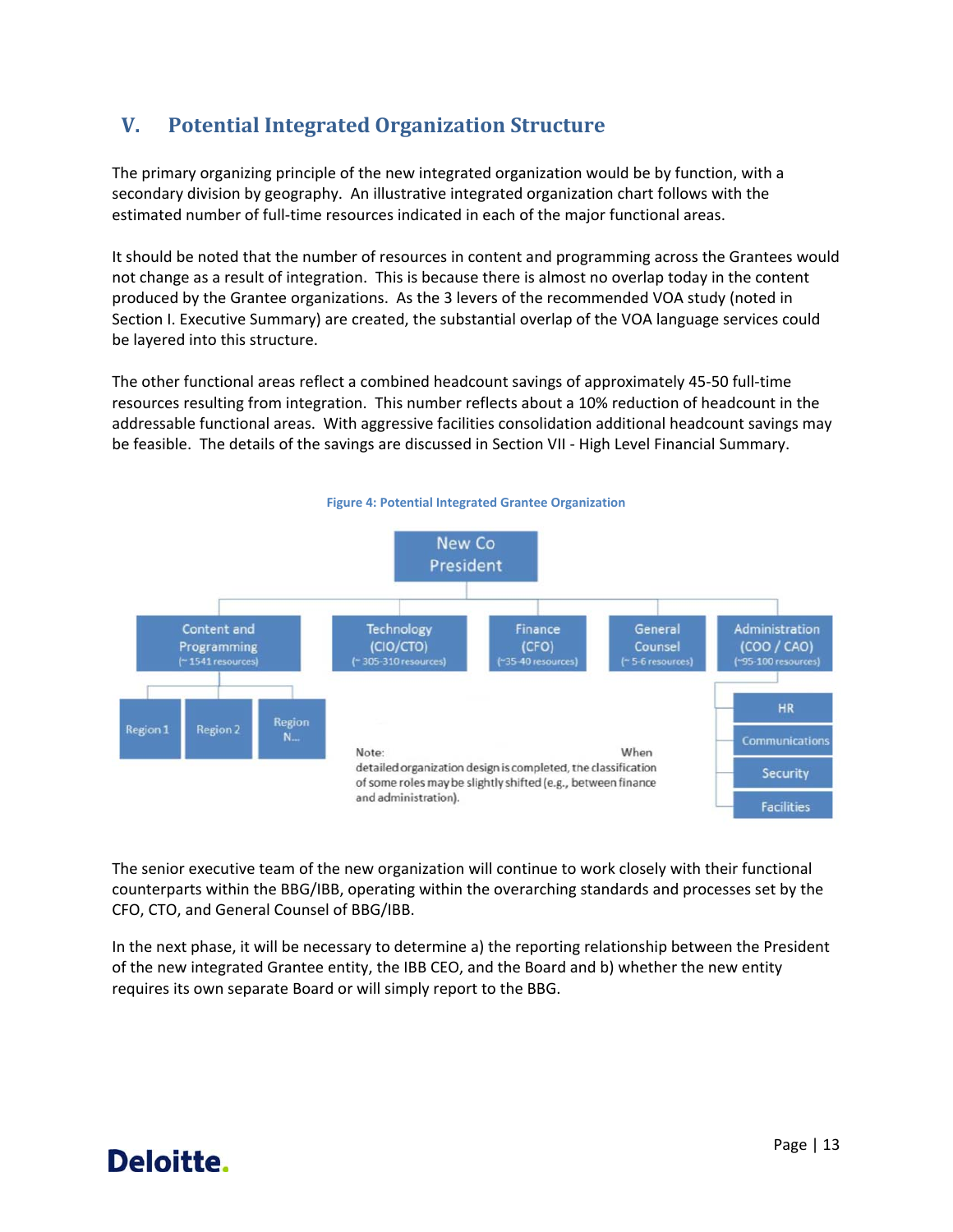## **VI. Risks, Obstacles, Challenges**

There are five primary potential risks that were identified from discussions with the Grantees.

Congressional reaction: There is uncertainty as to reaction from Congress. The proposed merger has positive actions in doing more with less, but has the potential to disrupt content if not managed carefully.

Cultural differences: The three organizations have cultural differences. MBN is a primarily a television focused entity and produces content in a single language, Arabic. RFE/RL and RFA are primarily radio entities (though expanding into other media) and produce content in many languages. Because RFA is much smaller in employee count and budget, it sees itself as a more tightly knit community than the others. It also operates with the least sophisticated resources of the three (e.g. production facilities, technical resources). Bringing together the cultures of these three organizations will require a focused change management effort. Mergers bring uncertainty and change, so there is a possibility that employee morale could suffer resulting in an increased risk of employee turnover. Decision‐making delays can exacerbate this situation; employees who are uncertain of the path forward and their role (or lack thereof) in the new organization may be more likely to seek other opportunities.

Unions: A significant portion of RFA's workforce is unionized, while RFE/RL has 8 unionized employees and MBN has no unions. A deliberate plan is required to ensure that all parties' interests are represented in the planning.

Security: Because of the nature of their work, each organization comes under threat (both physical and digital). Today, when one organization is attacked, the others are unaffected. If the organizations are combined, a threat could affect the scope of the entire operation. For example, if systems are combined and there is a digital attack inspired by RFA's content, programming and employees in the Middle East and Europe could be affected as well. That said, there are mitigation strategies that could be employed to address this risk.

It is important to note that Legal considerations (such as impact on applications for business licenses and resultant application of requirements of local laws) are being addressed by Baker & McKenzie LLP in a separate study.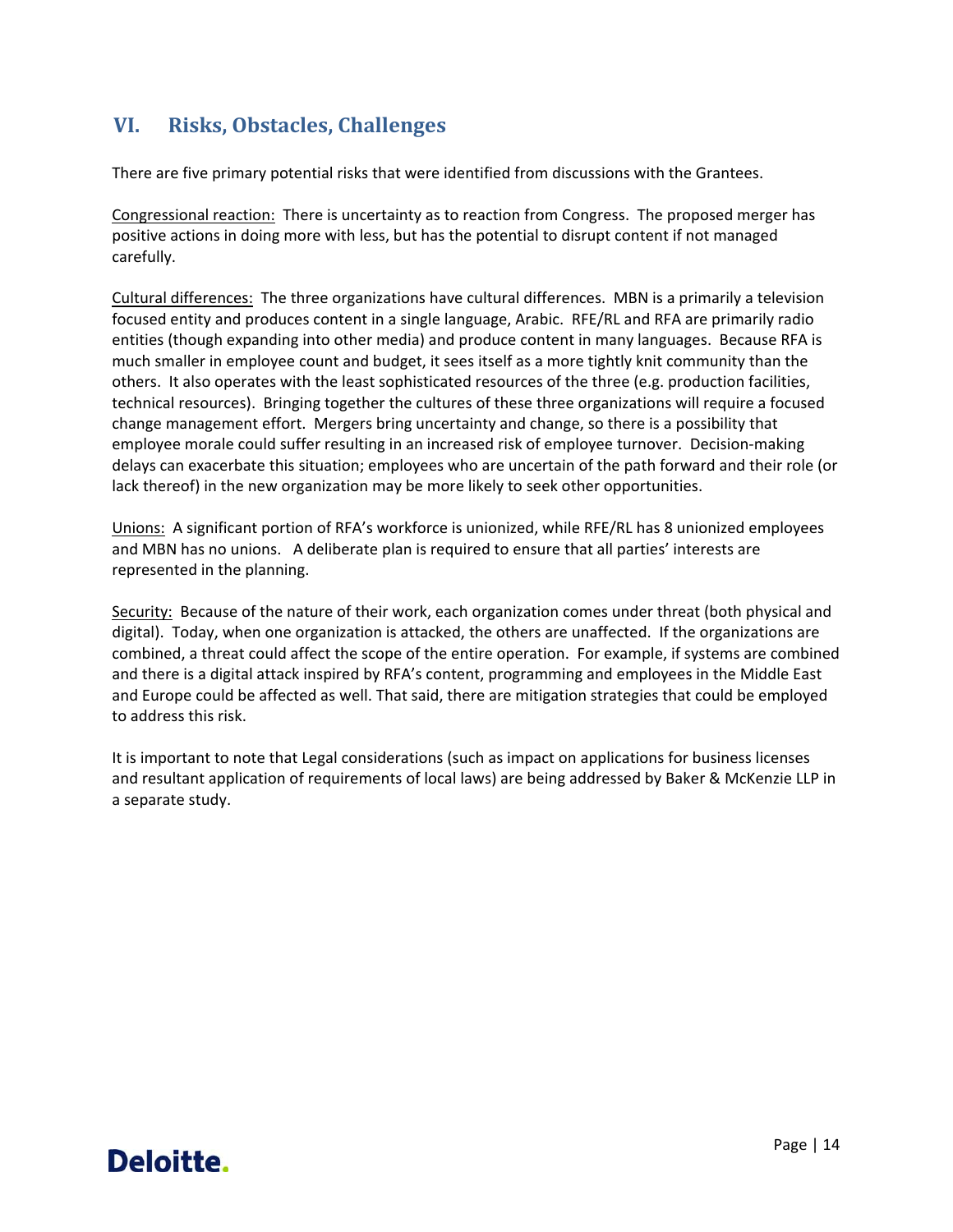## **VII. High Level Financial Summary**

There were two key assumptions made to estimate the financial impact of merging the Grantees:

Content and programming resources are not deemed to be addressable opportunities.

Because there is almost no overlap in the language services that the Grantee organizations produce, the resources dedicated to content and programming would still be required. Content and programming headcount comprises 76% of total headcount. About 8% of resources are management and administrative. The remaining 16% are classified as Technology resources, and includes both those that support broadcast technology as well as back office technology. The broadcast technology resources are directly supporting content production (e.g., studio crews, master controls / control room, directors, camera crews, teleprompters, ingest). The other technical resources support more traditional IT functions (e.g., user help desks, back office systems). In all the Grantees, these technical resources play multiple roles, so it is difficult to get a precise division of resources, however broadcast resources make up the majority (likely 75%+).

It is in the management and administrative categories and in the more traditional IT functions where integration is most likely to yield efficiencies. In the broadcast technology area, the opportunities for synergies are largely dependent on what location strategy is chosen because these resources need to be on‐site where content is produced. If production locations are eventually consolidated, there would be opportunity for efficiencies in this area as well. Near term with separate production locations, it is unlikely that meaningful savings can be achieved in the Broadcast technology area.



#### **Figure 6: FY13 Budget Grantee Spend Breakdown by Function**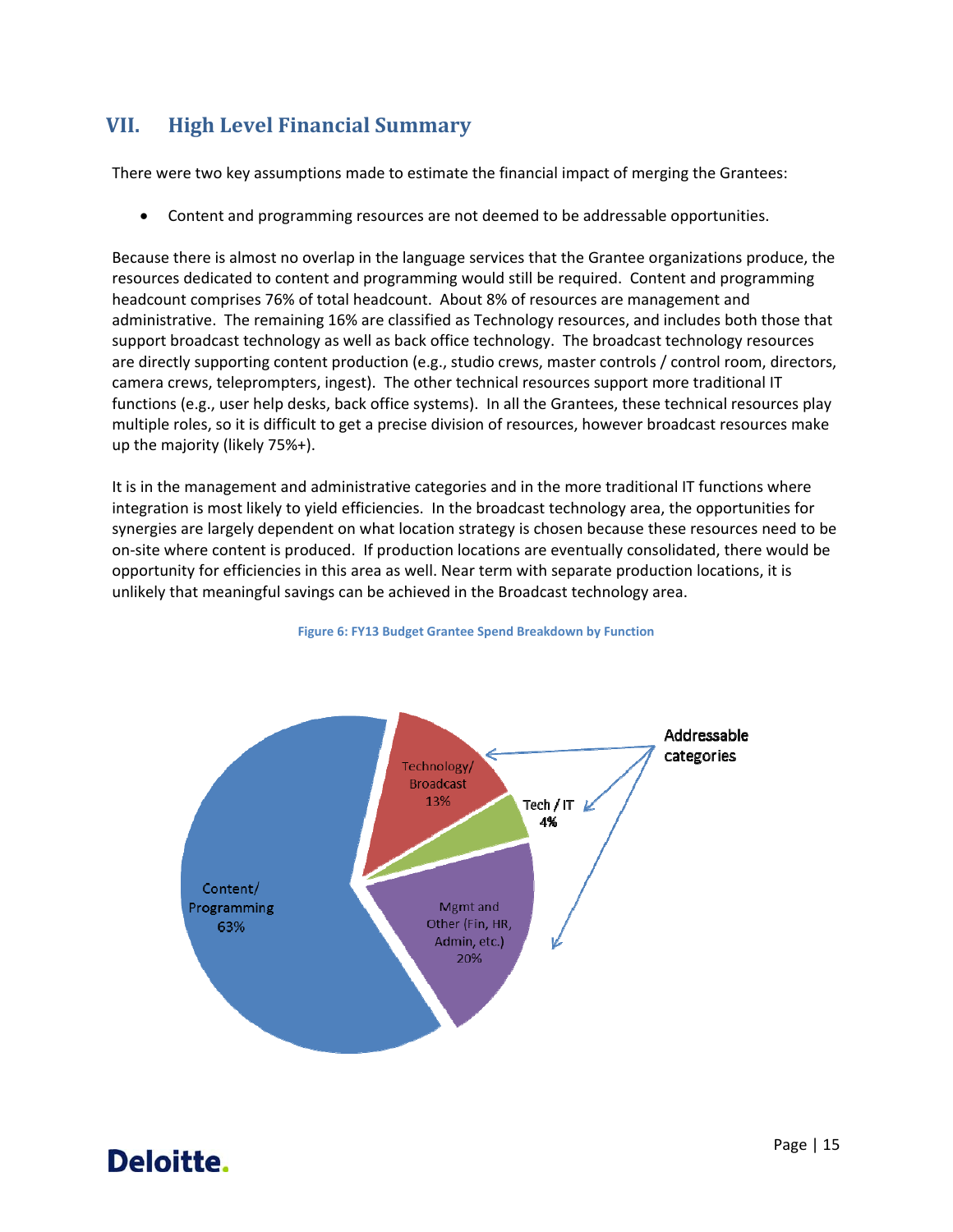Content and Programming spend makes up 63% of the proposed FY13 budget. This includes both personnel costs and related general operating expenses. This leaves approximately 37% that is addressable to consider for integration savings.

Summary of Saving Initiatives and Costs to Achieve: We have estimated that the annual savings achievable from merging the Grantee organizations is approximately \$9M to \$14M once full integration has been achieved. The one-time costs to complete the integration are estimated to be \$8M to \$11M. The high end of the range assumes significant facilities consolidation, which would enable the organization to pool technology (broadcast and IT), facilities resources, and HR resources. Should the existing separate facilities be maintained, this opportunity is more limited. The specific timing of costs and savings will be dependent upon when key decisions are made. Costs to achieve can be spread out depending on the timing BBG and the integrated Grantee choose for major initiatives.

|                |                                    |                                       |                   | Conservative             | Aggressive        |                          |
|----------------|------------------------------------|---------------------------------------|-------------------|--------------------------|-------------------|--------------------------|
| #              | Initiative                         | Item                                  | One-Time<br>Costs | Annual<br><b>Savings</b> | One-Time<br>Costs | Annual<br><b>Savings</b> |
|                |                                    | <b>Management Savings</b>             |                   | \$1.5                    |                   | \$1.6                    |
|                |                                    | Finance/ Admin Savings                |                   | \$1.2                    |                   | \$1.3                    |
|                |                                    | <b>HR Savings</b>                     |                   | \$.0                     |                   | \$.2                     |
|                |                                    | <b>Facilities Staff Savings</b>       |                   | \$.1                     |                   | \$.2                     |
| 1              | Staff reductions                   | Communications                        |                   | \$.2                     |                   | \$.3                     |
|                |                                    | Tech/ Infrastructure<br>Savings       |                   | \$1.1                    |                   | \$2.1                    |
|                |                                    | <b>Total Staff Savings</b>            |                   | \$4.2\$                  |                   | \$5.8                    |
|                |                                    | <b>Total Severance Costs</b>          | \$2.1             |                          | \$2.9             |                          |
| $\overline{2}$ | Contract & vendor<br>consolidation | Savings                               |                   | \$.8                     |                   | \$1.2                    |
|                |                                    | Costs                                 | \$.0              |                          | \$.0              |                          |
|                | Technology efficiency<br>savings   | Savings                               |                   | \$2.6                    |                   | \$3.3                    |
| 3              |                                    | <b>Systems Consolidation</b><br>Costs | \$2.5             |                          | \$3.0             |                          |
| 4              |                                    | Savings                               |                   | \$1.3                    |                   | \$3.4                    |
|                | Facility consolidation             | Costs                                 | \$.6              |                          | \$2.7             |                          |
|                |                                    | Legal Due Diligence*                  | \$.7              |                          | \$.7              |                          |
|                | Transaction & Integration          | <b>Financial Due Diligence</b>        | \$.3              |                          | \$.3              |                          |
|                | Costs                              | <b>Integration Costs</b>              | \$1.5             |                          | \$1.5             |                          |
|                |                                    | 5% Cost Contingency                   | \$.2              |                          | \$.3              |                          |
|                | <b>TOTAL</b>                       |                                       | \$8.0             | \$8.9                    | \$11.4            | \$13.7                   |

**Table 4: Merger Savings and Cost Summary (***All figures in \$M)*

\*Note: Preliminary estimate. BBG/IBB is working with external legal counsel to obtain an estimate of legal fees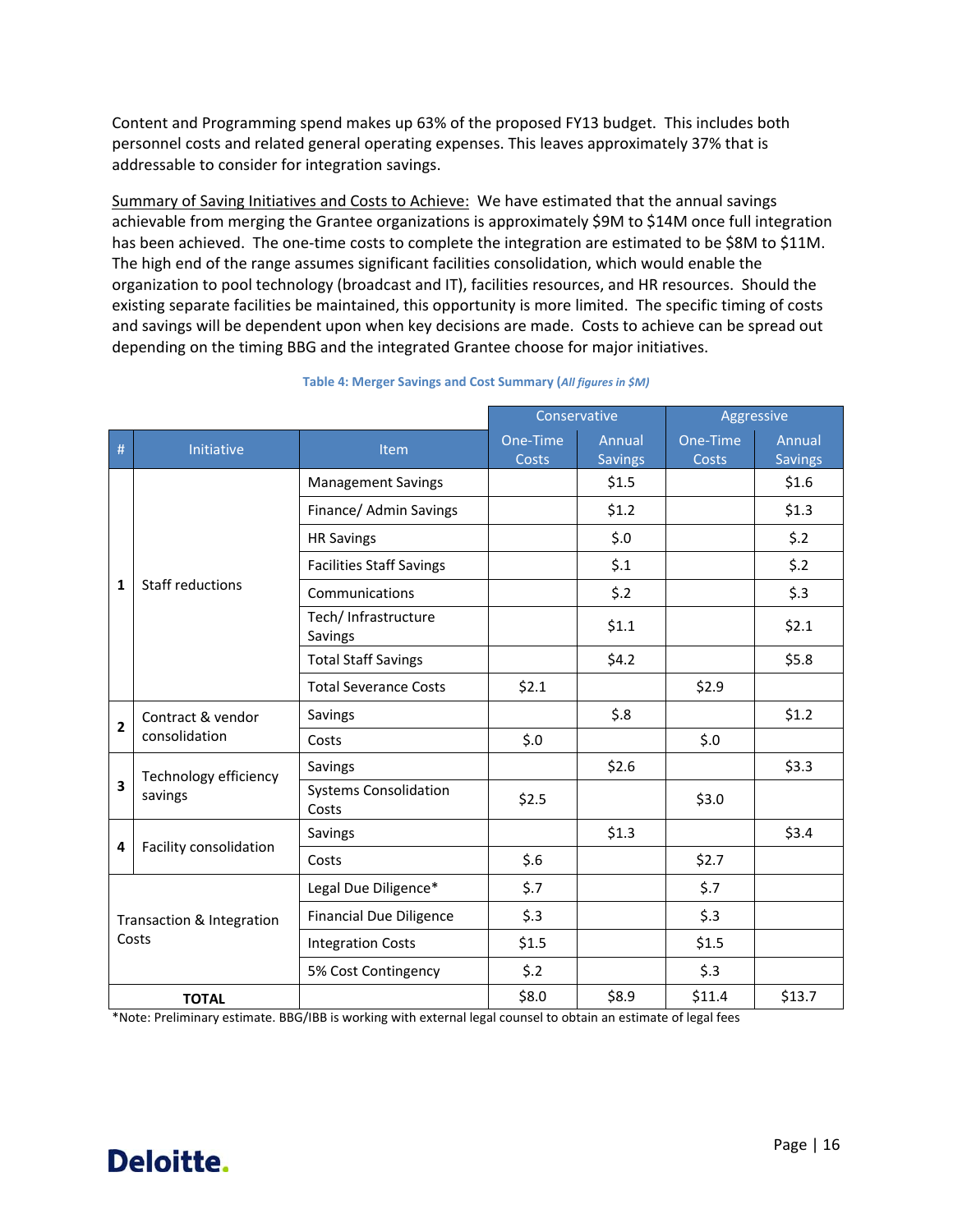The following are the underlying assumptions for the savings and cost to achieve:

#### Staff Reductions**:**

- Management Staff Reductions Grantee consolidation could eliminate an estimated 13-14 highlevel management staff positions, including two Presidents, several VPs and other management support roles. These savings could begin to be as soon as the new leadership structure is executed, and fully realized in the first full fiscal year after merging.
- Finance/Admin Staff Reductions Grantee consolidation could eliminate an estimated 14‐15 finance/admin staff positions, including finance management, accounting, and procurement personnel. These savings could begin to be as soon as the new finance organization structure is executed, and fully realized in the first full fiscal year after merging.
- HR Staff Reductions Grantee consolidation is not estimated to reduce overall headcount for HR in the near term, however would likely result in a different mix of positions required – eliminating for example two Director Roles, but increasing the staff at various locations should no facility changes be assumed. The consolidation is likely to require job roles and benefits plans to be redefined and broadly, and HR policy will need to be revisited. If facilities consolidation occurs, there may be an opportunity to reduce 1‐2 HR positions.
- Facilities Staff Reductions Real estate consolidation could yield approximately 3‐5 facilities staff headcount reductions. In the near term for example, savings would result from offices in the Washington, DC metro area being consolidated. These savings could be realized quickly if existing space is subleased and facilities consolidation begins upon execution of the merger. If facilities consolidation is delayed until the nearest term leases expire, savings will begin to be realized in FY14 and fully realized in FY15.
- Communications Grantee consolidation could eliminate 2-3 communications positions. These savings could begin to be as soon as the new communications organization structure is executed, and fully realized in the first full fiscal year after merging.
- Technology Staff Reductions Grantee consolidation could eliminate an estimated 13 technology staff positions. These savings could begin to be realized as soon as the new technology organization structure is executed, and fully realized in the first full fiscal year after merging. The location/facilities strategy will affect the degree of opportunity in this area. On‐ site technical resources are required in facilities where production takes place and where there are significant groups of users. Because of the 24x7 nature of some of the operations, shifts are also required which increases overall staffing needs. With fewer locations, it may be possible to streamline the technical staff by up to 25 resources.
- Costs to Achieve Staff Reductions Estimated costs to achieve the identified headcount reduction savings is approximately \$2.1M to \$2.8M in severance costs. The timing of the severance costs will depend on the execution date of the merger and how aggressively the organization chooses to reduce headcount.

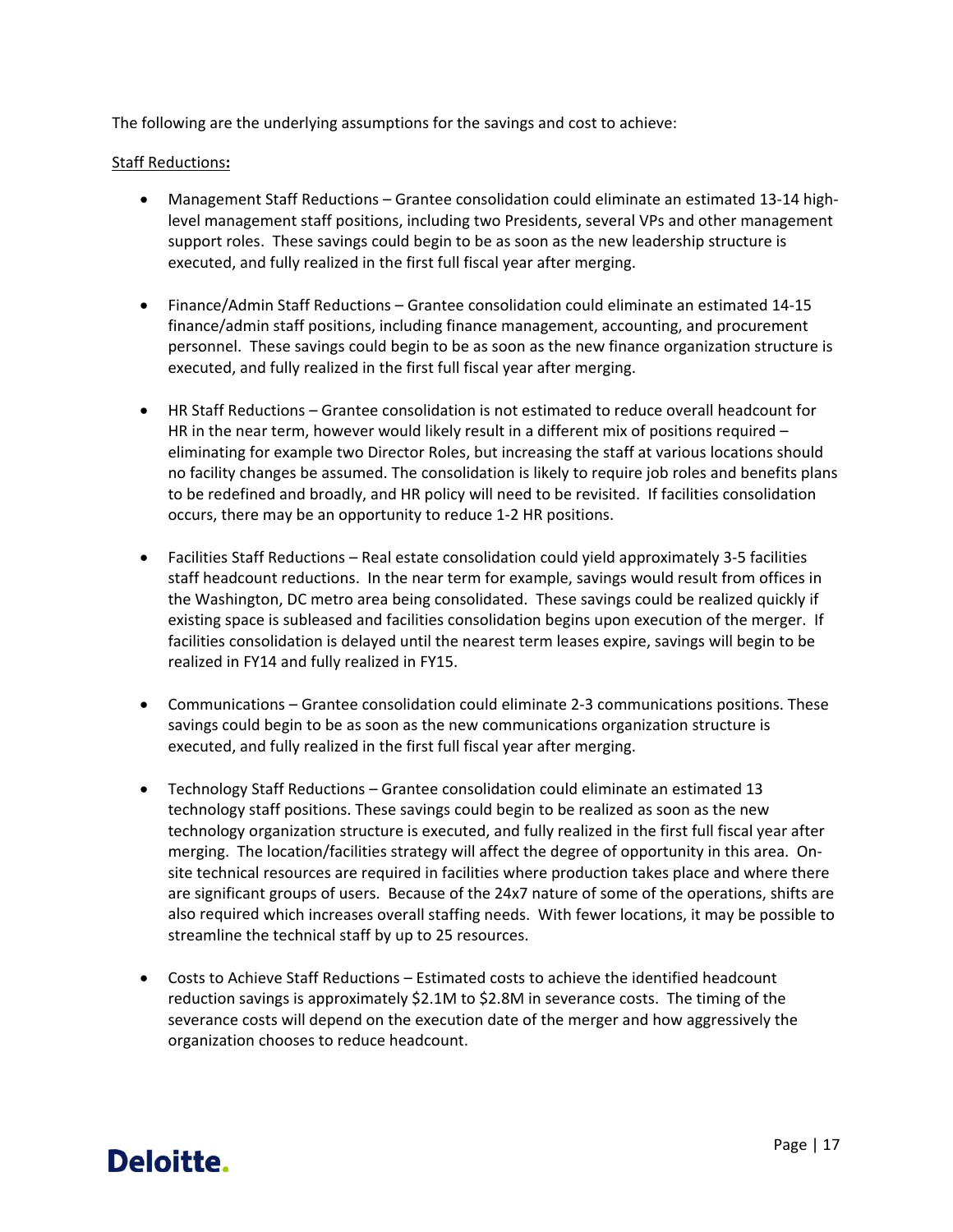#### Contract/Vendor Consolidation:

- Savings Grantee consolidation will reduce outside contract costs by an estimated \$0.8M to \$1.2M (10% to 15% of addressable spend based on Deloitte benchmarks), including news and video content contracts, licenses and copyrights and other sourcing efficiencies. These savings will begin to be realized as contracts are renegotiated and spend reduced. A merger would bring new opportunities to renegotiate with vendors in the current economy.
- Costs There is no cost to achieve these savings as they will be the result of direct negotiation timed with normal contract renewal cycles. There may be situations where a business case can be made to break a contract early even if penalties apply, but those opportunities should be evaluated on a case‐by‐case basis and should be self‐funding.

#### IT Efficiency Savings:

- Savings Today the Grantee's each maintain their own back office systems and IT infrastructure. Each grantee has its own IT procurement functions and different vendor contracts. Consolidation could reduce IT systems spend by an estimated \$2.6M to \$3.3M (20%‐25% of addressable spend based on Deloitte experience), including savings on telecommunications, equipment, IT operations and software licenses/upgrades and maintenance fees. These savings will begin to be realized as contracts are negotiated, IT operations are integrated and system integration begins to create efficiencies. The facilities strategy can have significant impact on this opportunity because the fewer the facilities the greater the potential savings.
- Costs The costs to achieve these savings are estimated to be \$2.5M to \$3.0M, for integrating back‐office systems and telecom/data network infrastructure of the three Grantees. These costs are typically incurred in the first 18 to 24 months after a merger. Subsequent technology projects such as integrations of other systems should be self‐funding.

#### Facility Consolidation:

- Savings A minimum estimated annual savings of just approximately \$1.3M can be extracted for facilities. This can be achieved through consolidation of offices in the Washington, DC metro area. If subletting was not pursued, given the current timing of these leases savings could begin in FY14. Longer term, additional facilities savings estimated in the range of \$3M may be available should the integrated entity choose to consolidate further and share production space. Deloitte's experience is that up to 30% of facilities costs can be reduced when facilities are consolidated during a merger. A more detailed study of potential locations could be undertaken to fully understand the costs and benefits. A larger consolidation effort would require significant investment to relocate and build out production studios.
- Costs The costs to achieve the facilities savings are estimated to be \$0.6M up to \$3M or even higher depending on the location selected, degree of build‐out required, and the specific facilities relocated (e.g., production facilities versus office space). Costs will be incurred when the organization decides to execute the location strategy it selects.

Transaction and Integration Costs**:** Grantee consolidation will result in an estimated \$2.7M in transaction and integration costs. These costs include a preliminary estimate of \$0.7M in legal fees. BBG/IBB is working with external legal counsel to obtain an estimate of legal fees; \$0.3M in financial due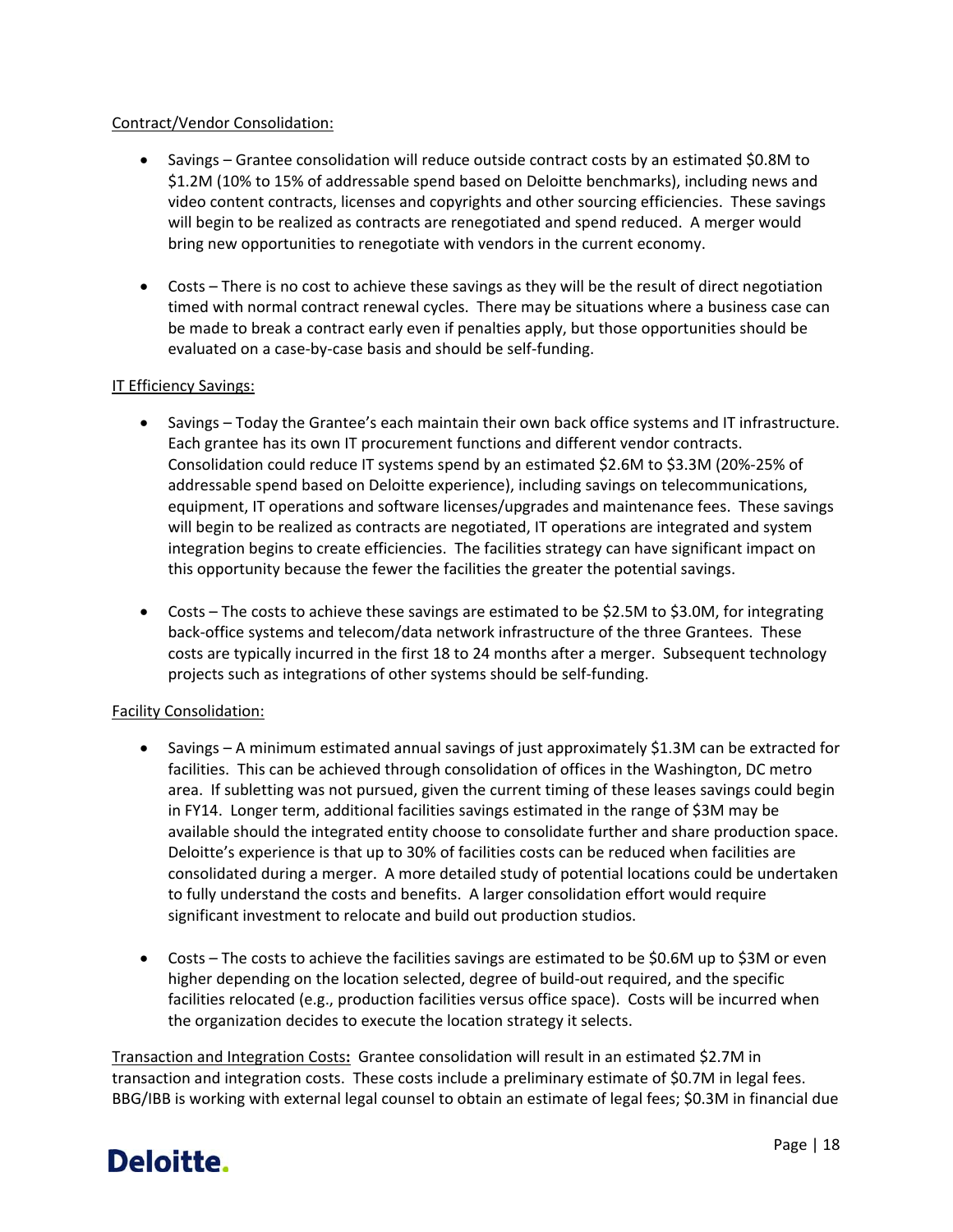diligence; \$0.23M in cost contingency, and \$1.5M in external integration services which involves project management and implementation of the initiatives required in each functional work‐stream to merge the entities and to ensure realization of cost synergies. Integration service costs are dependent upon how much is taken on by existing staff and how much is contracted externally.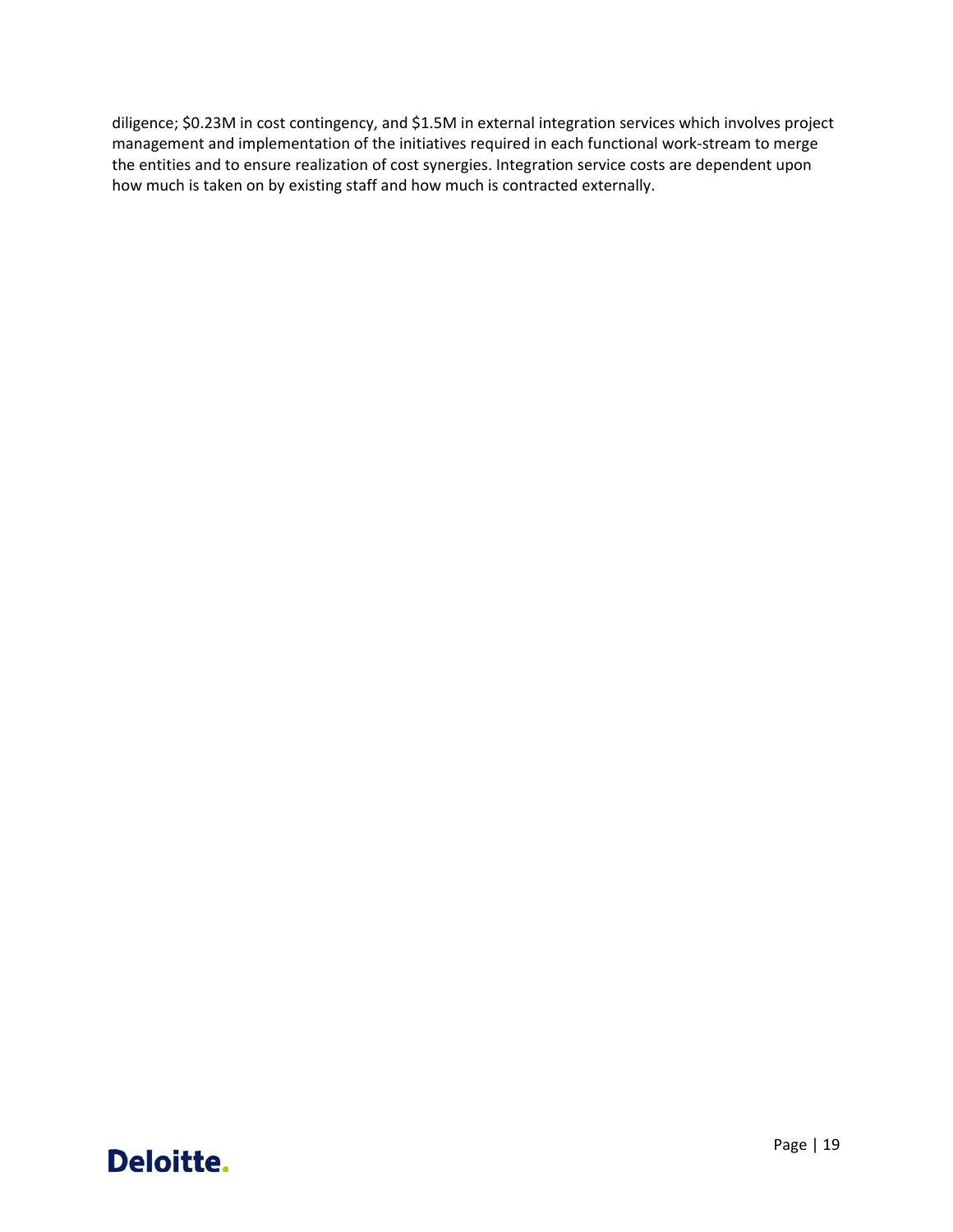## **VIII. Advantages and Disadvantages**

Advantages: There are several advantages to integrating the organizations:

- Lays a foundation for executing the Board's strategic vision for enhanced content: A merger would create an organization better suited to carry out the Board's approved strategic vision of better leveraging original content from across the language services. A merged entity could formalize the structure and incentives for sharing content and other resources. Today the organizations have little to no incentive to work together on initiatives. They recognize that collaboration could be beneficial, but are hampered by the pragmatic reality of being in separate organizations with no formal structure and incentives to work together.
- Foundation for further transformation: A merger would lay a foundation for other elements of the Strategic Plan such as the global news service
- Streamlines management and reduces redundant administration: As the combined organization has a common mission, it is difficult to justify the cost of separate executive teams and administrative infrastructure.
- More uniform disaster recovery: Today the Grantees have differing levels of disaster recovery capability. If integrated, physical sites could provide mutual backup and disaster recovery for each other, potentially reducing reliance on outside vendors. While technically this could be done without merging the entities, there are no formal incentives for the groups to work together on this.
- Fewer agency transactions: There will be two fewer audits, budgeting processes, and other transactions to conduct if the number of overall entities under BBG/IBB oversight reduces from five to three.
- Greater transparency of financials: Today each organization classifies staff resources and expenses slightly differently, making it difficult to compare them. If integrated, the new entity would move to a single set of financial reports with one classification scheme.
- Pooled purchasing power: Today the Grantees do all of their own negotiating with vendors based on their individual scale (with the exception of the Akamai contract, and some ad hoc collaboration). The combined scale will likely enable better negotiating leverage which could translate into dollar savings in categories such as insurance, health care benefits for employees, equipment, and software.
- Savings: We estimate savings of approximately \$9M \$14M annually with a cost to achieve of about \$8M ‐ \$11M.

Disadvantages: There are also several disadvantages to integrating the organizations:

- Integration investment required: To integrate the entities will require up-front investment. This additional budget may be difficult to obtain in the current economic environment. There is also an investment of staff time and effort to accomplish the integration.
- Inconsistent buy-in across the Grantees: The merger is perceived by some as not worth the effort for the savings since collectively they only make up around 30% of BBG spend. There are also some that believe the current organizations are not "broken" so there is no reason to change their structure. The lack of buy‐in could stall the integration process if a strong change management effort is not in place.
- Cultural impact and potential loss of talent: This scope of change can be difficult on an organization and some resources may decide to leave, especially if a significant relocation is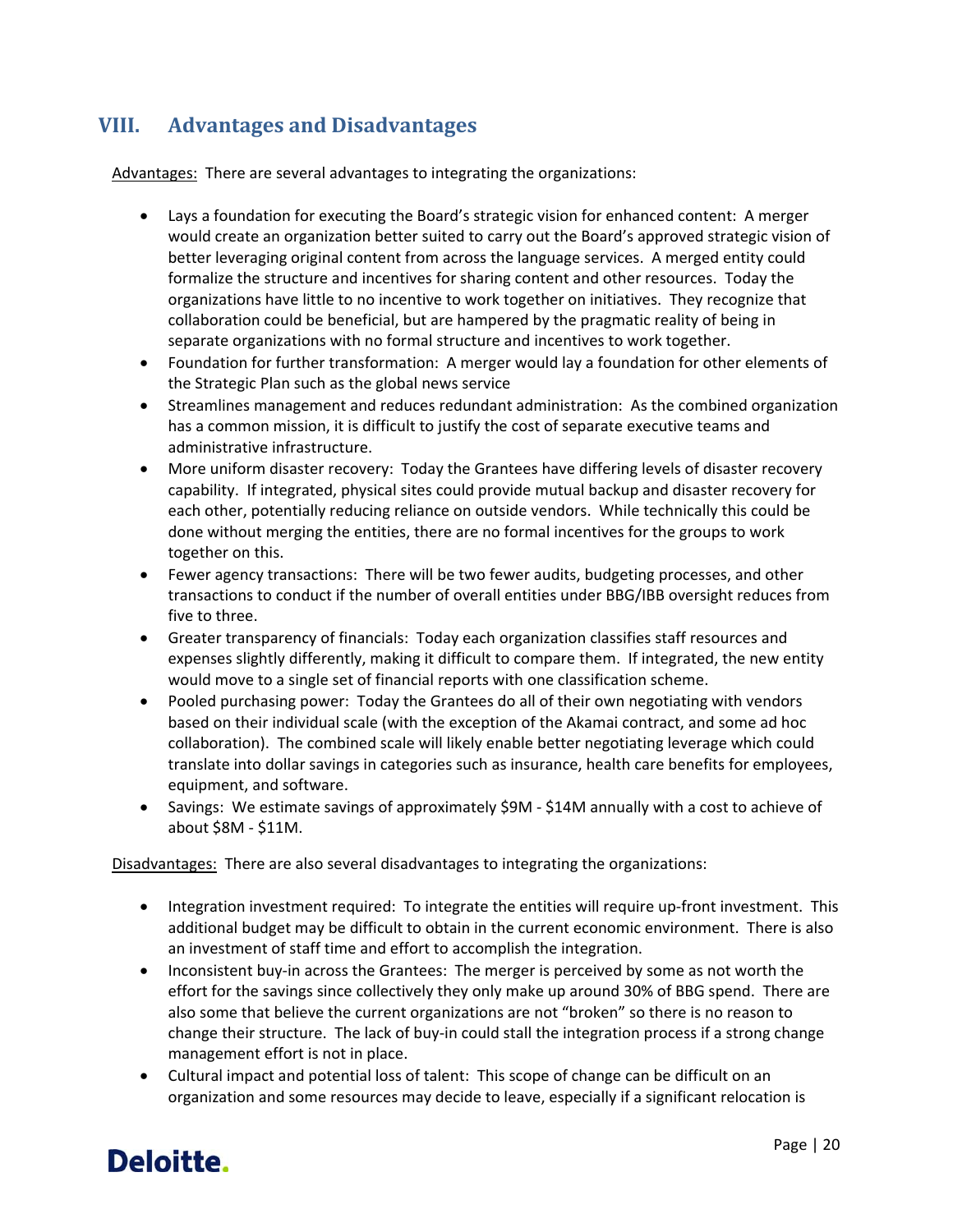involved. This is always a risk in a merger situation, and can be mitigated through change management and retention incentives.

 Management attention required: A merger requires significant management time and effort. Unless carefully managed, the integration effort could distract the management team from journalistic initiatives that are important to the mission of the organization.

Alternatives: There are some alternatives to merging the Grantees that could enable savings. However, none of the alternative will provide the same level of benefits of integration. They also do not contribute as much to furthering the execution of the Board's strategic plan.

- Informal collaboration via working groups / councils: The Grantees could work together informally (e.g., through a "CIO/CTO council" or a "CFO council"). These working groups would come together at regular intervals, identify and evaluate projects on which they could collaborate, and then implement. Typically this is an "opt-in" model where the members can choose which of the initiatives they will actually implement for their organization.
	- The issue with this model is that there are no real incentives for collaboration. When organizations choose to opt‐out of an initiative, sometimes the benefits for the remaining entities are no longer achievable due to lack of scale.
- Individual Grantee optimization: The BBG could focus on improving grantee operations individually to save money. The areas that may yield savings could be different for each Grantee. The operational areas that could be reviewed for opportunities include but are not limited to:
	- Location strategy: There may be opportunities to relocate to less expensive facilities (e.g., suburbs versus downtown DC). This of course must be balanced against the one‐ time costs of the move.
	- Spans of control: The Grantees could look for opportunities to reduce management so that spans of controls are in line with leading practices
	- Alternative service delivery models: This includes investigating the use of outsourcing for administrative functions such as payroll.
	- Language service rationalization: Grantees could work closely with VOA to refine the scope of the each organization's coverage.
- Shared services: In this scenario, administrative services such as finance and HR could be consolidated into either a) a new separate shared services entity, or b) into one of the existing Grantees. Resources performing those administrative functions could be moved out of the existing Grantee organizations. While the Grantee organizations would remain separate, they would be focused on content and programming. They would receive common administrative services from the new entity or from the Grantee that becomes the service provider.
	- This model only achieves a small portion of the advantages that integration yields. Because the current Grantee organizations would still exist, there would need to be an executive management structure at each of them (though perhaps reduced). There would also still be three sets of financials, budgets, etc. that would require oversight and review by the BBG/IBB. Finally, unless an existing Grantee became the service provider, a new entity would need to be created. This is inconsistent with the strategic vision approved by the Board and so is not recommended.

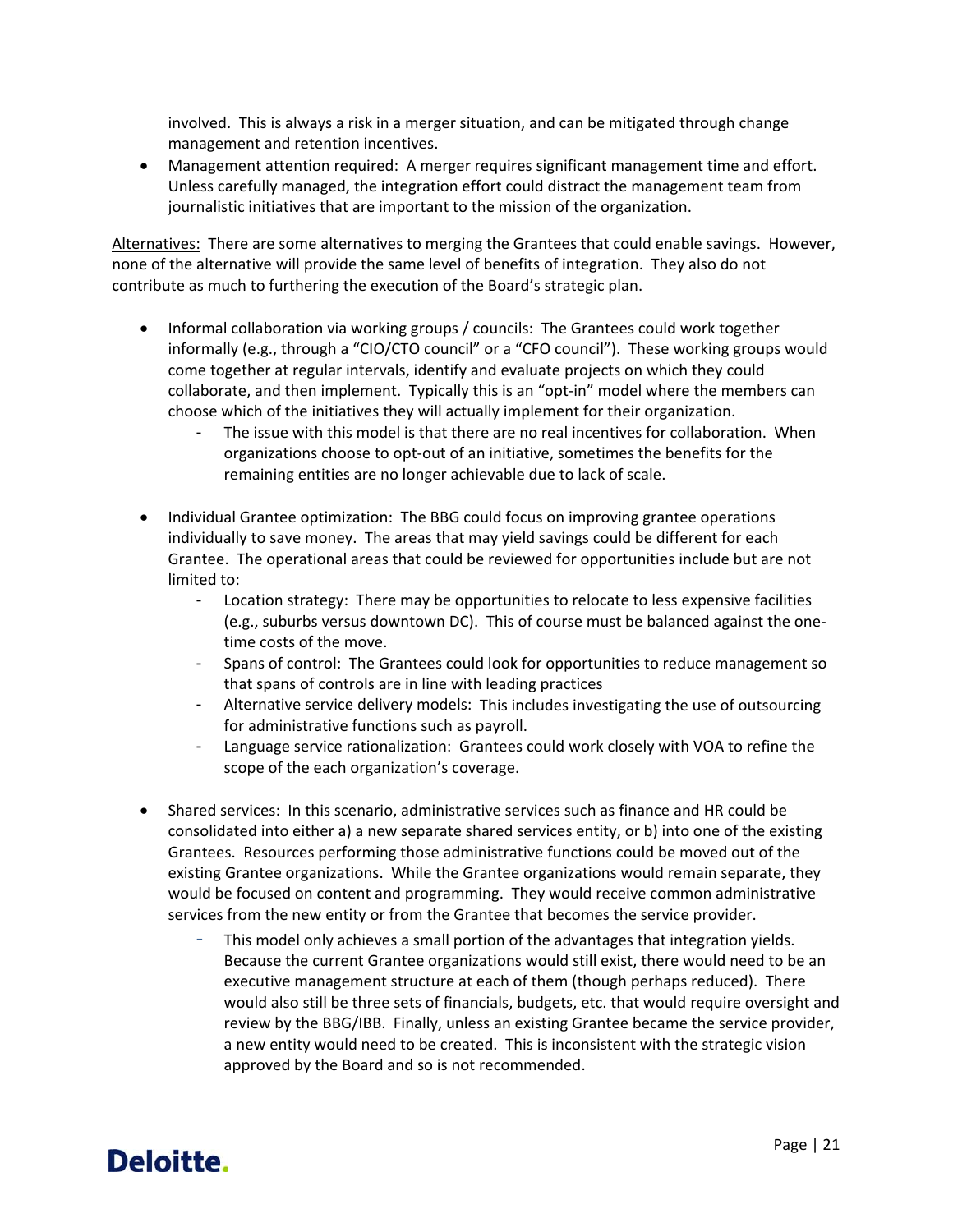## **IX. Observations on De‐federalization of VOA/OCB and on TSI**

VOA, OCB, and BBG/IBB make up approximately about 66% of the overall spend on US International Broadcasting, or more than double the spend of the Grantee organizations combined. A full view of synergies opportunities across US International Broadcasting cannot be understood until these organizations are reviewed as well.

Throughout the assessment period, several themes emerged from the discussion regarding VOA, OCB and BBG/IBB:

- While there are almost no content overlaps among the Grantees, there are significant overlaps with VOA. The Grantees believe that magnitude of the synergies available by addressing this overlap is greater than the benefits to be gained by just integrating the three Grantees.
- All senior Grantee leadership indicated that the merger of the Grantees had merit if VOA was included due to the potential savings resulting from elimination of language service duplication.
- It is unclear whether de‐federalizing VOA is actually feasible or even desirable. Additional work is required to determine the pros and cons, and financial impact. Issues that must be included in the study are:
	- Potential loss of major backers: BBG funding is for a Voice of America that could be perceived as a governmental, rather than an NGO function.
	- National security: If VOA constitutes communications essential to national security, privatization may not be feasible.
- In the near term, there are opportunities to find efficiencies with VOA, such as co-location to reduce costs. These opportunities are being addressed on an ad hoc basis.
- The Grantees have an interest in taking on some of the distribution functions of TSI, especially if TSI is considering outsourcing them to a 3rd party. The Grantees would like to have the opportunity to 'bid' on this work before it goes to a 3rd party as they believe they can offer more cost effective solutions. They also would prefer to have great control over the distribution function to ensure their market needs are met.
- There is question of whether the TSI backbone transmission infrastructure could be more efficiently operated by a grantee, rather than federal, organization. A reversal of the client/provider relationship between the federal and non‐federal organizations could be explored in terms of efficiencies.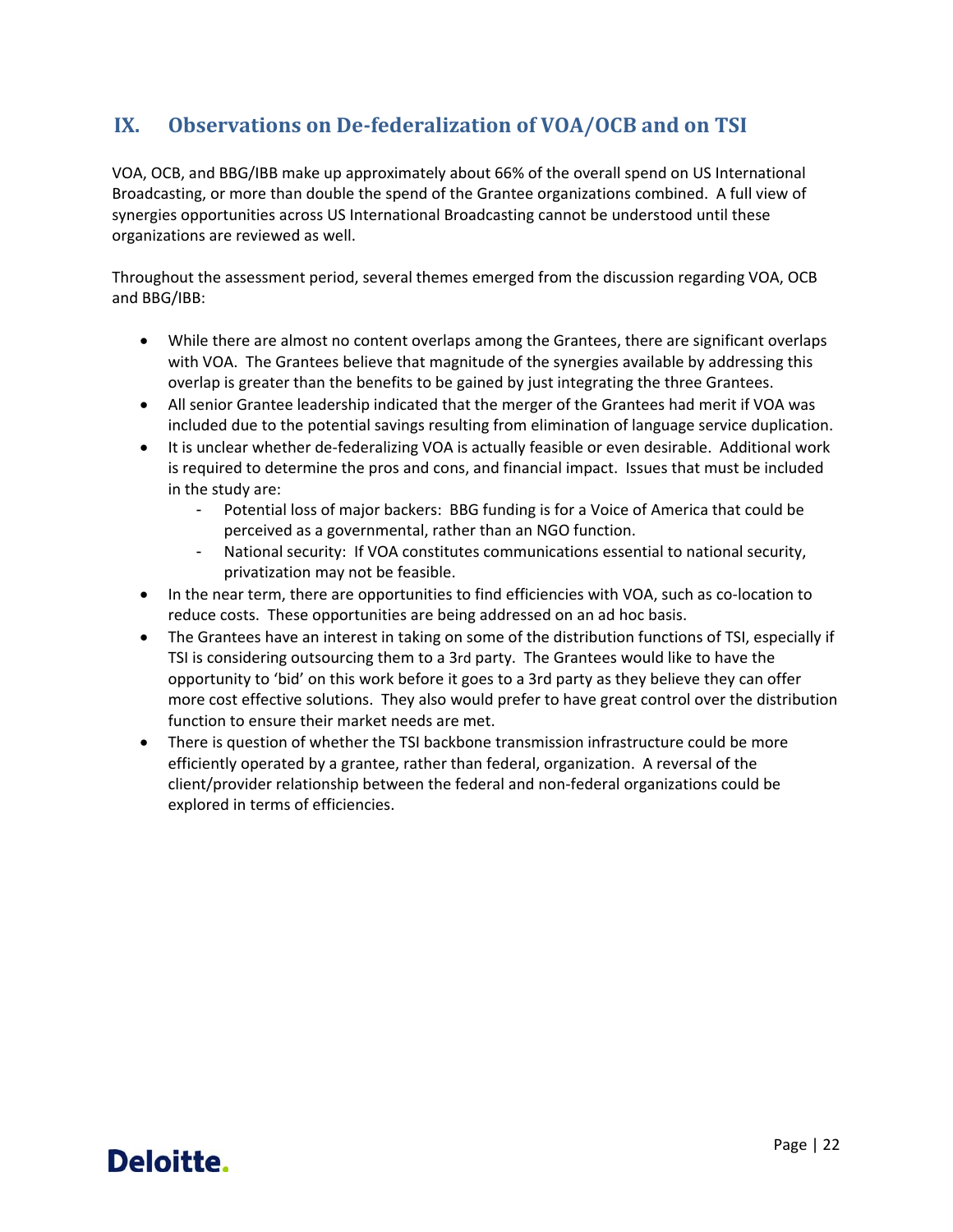## **X. Conclusions**

Deloitte believes that the merging of the Grantees does have merit, and does make sense strategically and economically. We heard in numerous discussions with leaders across the Grantees that current structure is a product of the evolution of the Agency, is not ideal, and would not be the logical approach if one were starting fresh. We agree with that perspective. The current siloed structure is not an optimal foundation for the new strategic direction envisioned by the Board.

From an operational perspective, we see no roadblocks that cannot be overcome. The vast majority (around 75%) of the resources of the Grantees are devoted to content and programming, so their day to day roles will not change. Merging the administrative processes, policies, and supporting systems will be no more complicated here than in any other merger of a similar scale.

In the current economic environment, continuing to operate three separate organizations with redundant executive management teams, administrative infrastructures, audits, etc. seems to be an inefficient use of taxpayer resources. The potential annual savings of \$9M to \$14M could be redeployed toward journalistic initiatives that advance the Board strategic vision.

As with any merger there are risks associated with the potential decline in employee morale. These can be mitigated by swift decision‐making and a strong change management program. Delaying a decision about the path forward will create uncertainty which can dampen employee morale. In addition, delays will stall the advancement of the Board's strategic plan and cause the organization to miss out on significant potential savings.

The legal considerations related to the merger have been addressed through a separate initiative and are summarized in a separate report.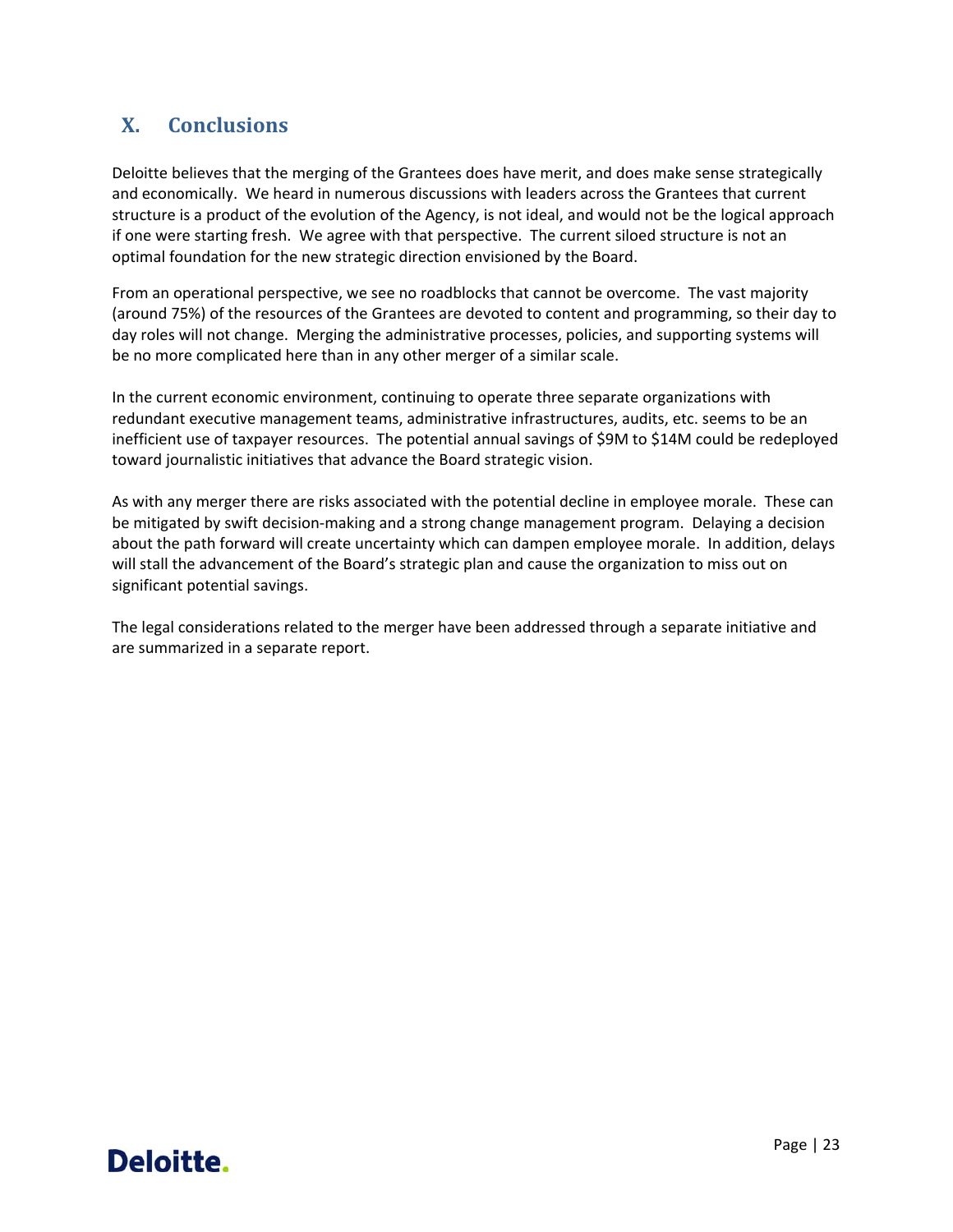## **XI. Recommendations, Next Steps and High Level Roadmap/Milestones**

#### Recommendations and Next Steps:

- We recommend that the Board approve the merger of the Grantees, and proceed with the design of the new organization and the implementation planning. Based on a typical merger timeframe of about 6 months from a decision, we believe that the Board should target a "Day 1" in July 2012.
- To pursue the larger savings available by reducing duplication of language services, as noted earlier and broadly supported by Grantee leadership, we recommend commencing a study on the feasibility, benefits and costs of VOA/OCB de‐federalization, reportable at the Board's March 2012 meeting to explore 3 items:
	- 1. The "quick hit" opportunities available from partially integrating some VOA/OCB operations into the Grantee structure without de‐federalization. The objective of this study would be to identify initiatives that could be implemented in parallel with the Day 1 of the Grantee merger in July 2012.
	- 2. The next tranche of opportunities that would become feasible in FY13 without de‐ federalization.
	- 3. The feasibility of VOA/OCB de‐federalization, including benefits, risks, and financial implications.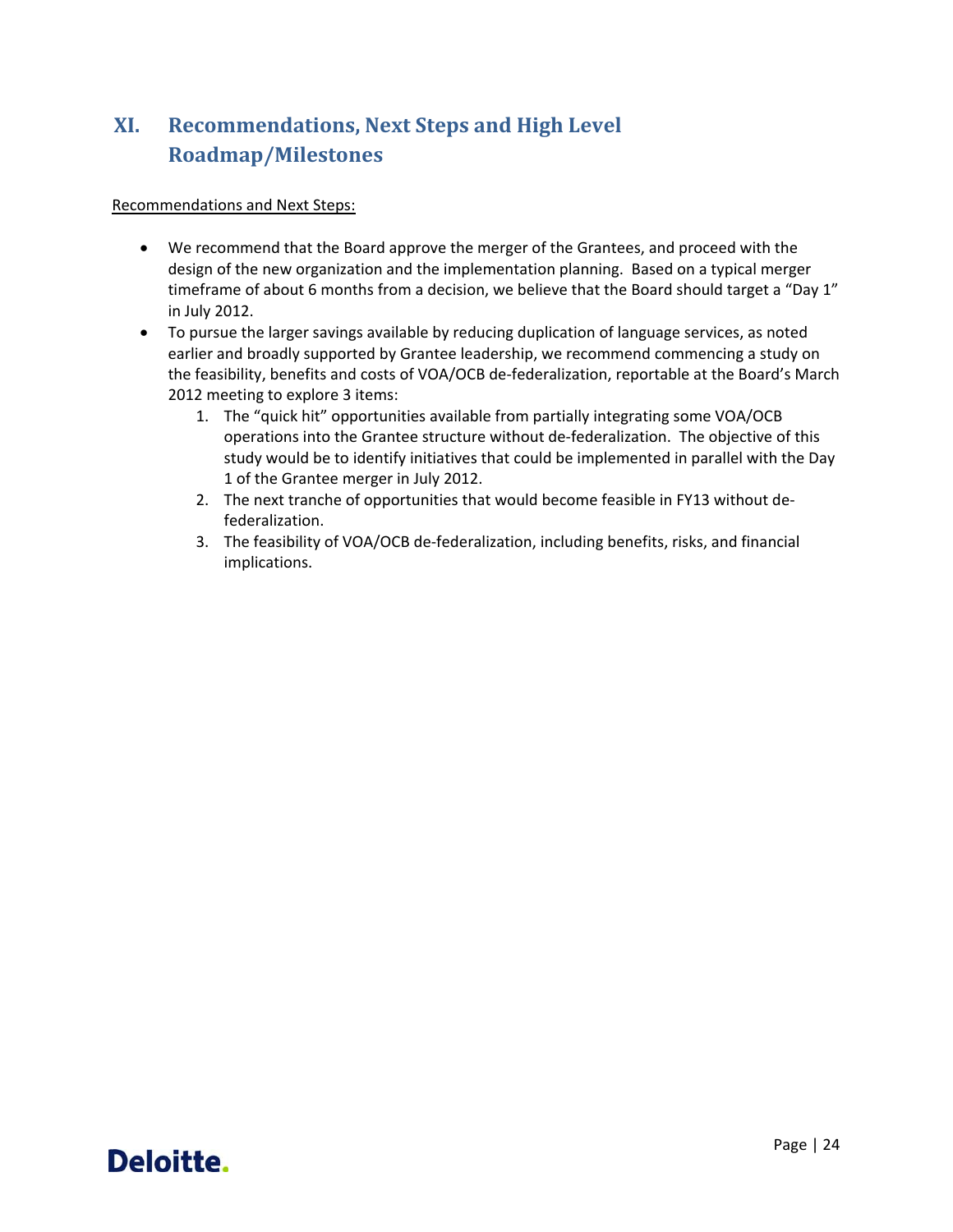Roadmap and Milestones: We have identified the key milestones if BBG decides to proceed with the integration of the Grantees. The timing estimates are preliminary and will depend on the decisions made.

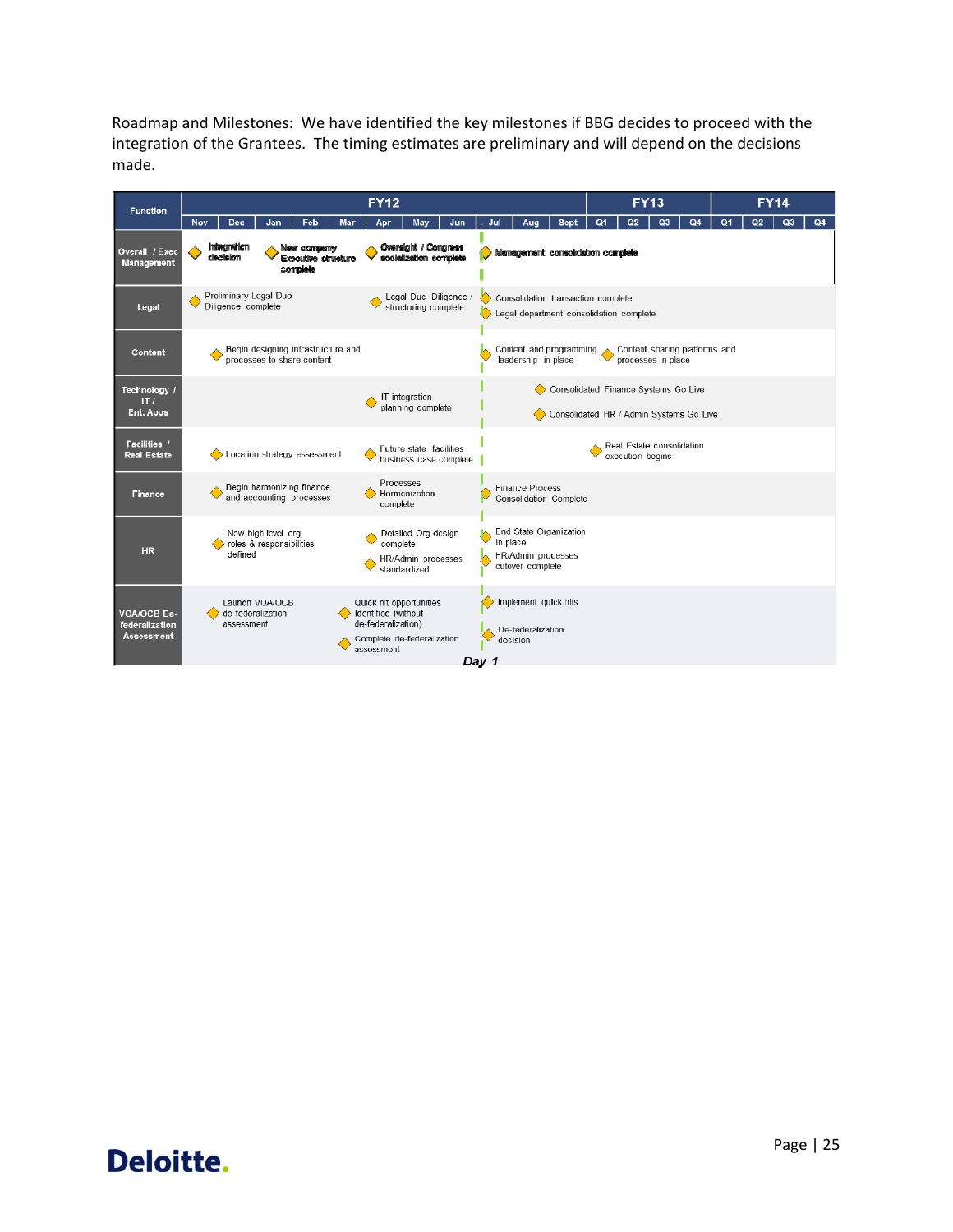## **XII. Appendix**

| <b>Date</b> | <b>Meeting</b><br><b>Length</b> | <b>Location</b>               | <b>Topic</b>                                               | <b>Attendees</b>                                                                                                                                             |
|-------------|---------------------------------|-------------------------------|------------------------------------------------------------|--------------------------------------------------------------------------------------------------------------------------------------------------------------|
| 10/4/2011   | 4 Hours                         | Washington, DC                | <b>Kickoff Meeting</b>                                     | <b>IBB staff and Deloitte Team</b>                                                                                                                           |
| 10/4/2011   | 1 Hour                          | Washington, DC                | <b>Project Planning</b><br>Meeting                         | Dick Lobo, Jeff Trimble, Marie<br>Lennon, Marc Mancher, Lisa<br>Glover                                                                                       |
| 10/5/2011   | 1.5<br><b>Hours</b>             | Washington, DC                | Communication                                              | Diane Zeleny, Maria Demeke,<br><b>Melissa Davis</b>                                                                                                          |
| 10/6/2011   | 2.5<br><b>Hours</b>             | Washington, DC                | <b>TSI Content</b><br>Distribution<br>Overview - Session 1 | Joydeep Mukherjee, Lisa Glover,<br>Jennifer Eng, Terry Balazs                                                                                                |
| 10/6/2011   | 2 Hours                         | Washington, DC                | <b>Finance Overview</b>                                    | Maryjean Buhler, Thomas<br>Martinez, Marc Mancher, Lisa<br>Glover, Joydeep Mukherjee, Asad<br>Hussain, Dave Congdon                                          |
| 10/6/2011   | 1 Hour                          | Washington, DC                | Legal Overview                                             | Paul Kollmer-Dorsey, Ray Briggs,<br>David Congdon, Maria Demeke,<br><b>Ashley Pyle</b>                                                                       |
| 10/6/2011   | 1 Hour                          | Washington, DC                | <b>Strategic Plan</b><br>Overview                          | Bruce Sherman, Paul Marszalek,<br>Lisa Glover, Asad Hussain, Jennifer<br>Eng, Marc Mancher, David<br>Congdon, Ray Briggs, Maria<br>Demeke, Joydeep Mukherjee |
| 10/6/2011   | 1 Hour                          | Washington, DC                | <b>TSI IT Overview</b>                                     | John Johnson, Joydeep Mukherjee,<br>Jennifer Eng                                                                                                             |
| 10/10/2011  | 3 Hours                         | Washington, DC                | Interview with<br><b>RFE/RL President</b>                  | Steve Korn, Marc Mancher, Lisa<br>Glover                                                                                                                     |
| 10/11/2011  | 1 Hour                          | Washington, DC                | <b>Finance Data</b><br>Follow-up                           | Thomas Martinez, Asad Hussain,<br>Dave Congdon                                                                                                               |
| 10/11/2011  | 1 Hour                          | Washington, DC                | <b>IBB Coordination</b><br>Committee, Cost<br>discussion   | Kate Kneeper, Joydeep Mukherjee,<br>Jennifer Eng, Asad Hussein, David<br>Congdon                                                                             |
| 10/11/2011  | 2 Hours                         | RFA (2025 M St)               | Interview with RFA<br>President                            | Libby Liu, Marc Mancher, Lisa<br>Glover, Maria Demeke                                                                                                        |
| 10/11/2011  | 2 Hours                         | <b>MBN</b><br>Springfield, VA | Interview with MBN<br>President                            | Brian Conniff, Marc Mancher, Lisa<br>Glover, Maria Demeke                                                                                                    |
| 10/11/2011  | 2 Hours                         | Washington, DC                | Interview with<br>Dennis Mulhaupt                          | Dennis Mulhaupt, Marc Mancher,<br>Lisa Glover                                                                                                                |
| 10/12/2011  | 1 Hour                          | Washington, DC                | Interview with<br><b>Victor Ashe</b>                       | Victor Ashe, Marc Mancher, Lisa<br>Glover                                                                                                                    |
| 10/12/2011  | 1 Hour                          | Washington, DC                | <b>OMP Overview</b>                                        | Gary Thatcher, Joydeep<br>Mukherjee, Jennifer Eng                                                                                                            |

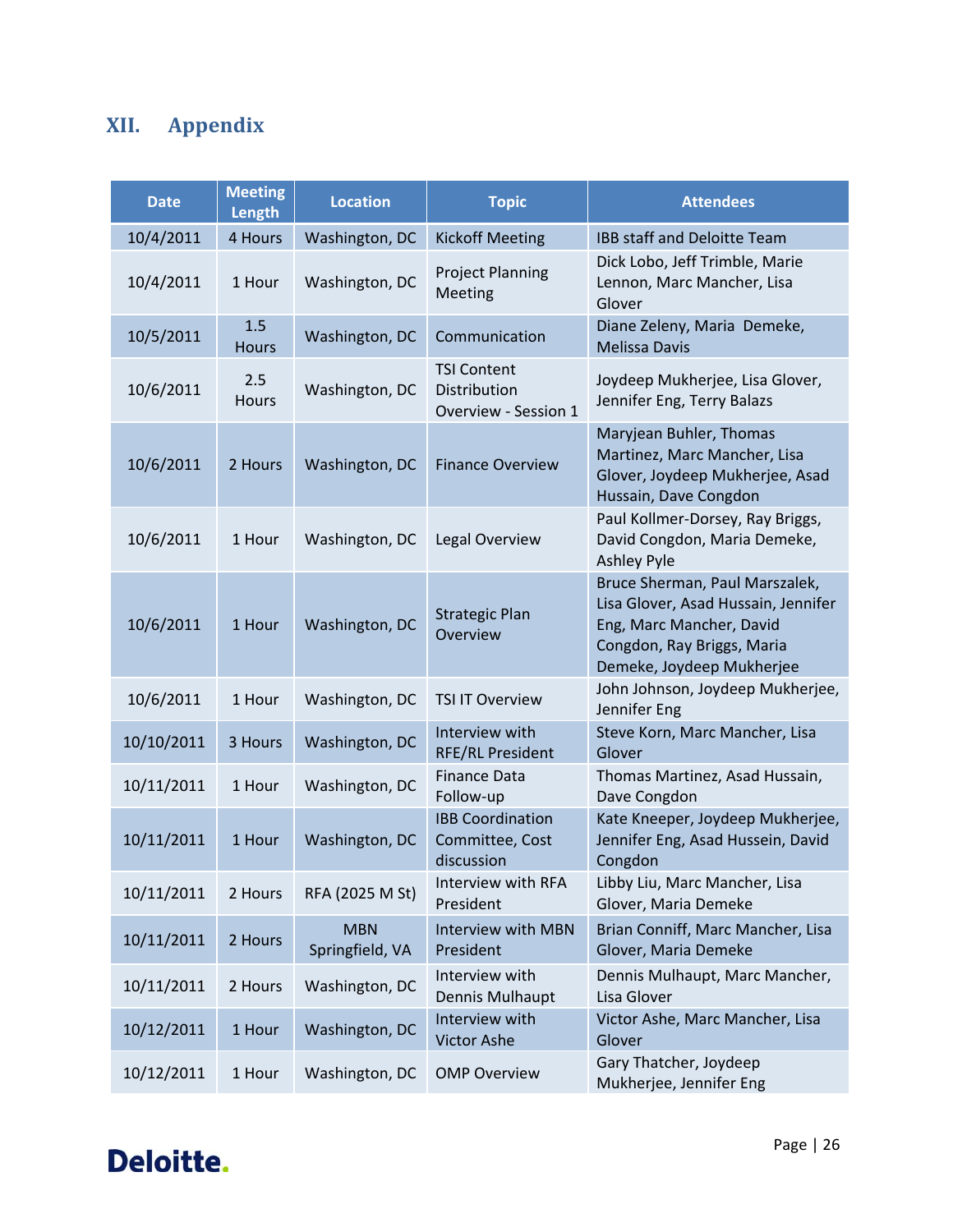| <b>Date</b> | <b>Meeting</b><br>Length | <b>Location</b>                            | <b>Topic</b>                                                  | <b>Attendees</b>                                                                                                                                                     |
|-------------|--------------------------|--------------------------------------------|---------------------------------------------------------------|----------------------------------------------------------------------------------------------------------------------------------------------------------------------|
| 10/12/2011  | 2 Hours                  | Washington, DC                             | <b>Content Distribution</b><br><b>Overview - Session 2</b>    | Joydeep Mukherjee, Jennifer Eng,<br><b>Terry Balazs</b>                                                                                                              |
| 10/17/2011  | 3 Hours                  | Washington, DC                             | RFE / RL Overview                                             | Beth Portale, Michael Marchetti,<br>John Giambalvo, Marc Mancher,<br>Lisa Glover, Asad Hussain, Joydeep<br>Mukherjee, Jennifer Eng, David<br>Congdon, Kelly Sullivan |
| 10/17/2011  | 1 Hour                   | Washington, DC                             | <b>TSI Technology</b><br><b>Group Overview</b>                | Andre Mendes, Marc Mancher,<br>Joydeep Mukherjee, Jennifer Eng,<br><b>Kelly Sullivan</b>                                                                             |
| 10/18/2011  | 1 Hour                   | Washington, DC                             | RFE / RL<br>Communications                                    | Maria Demeke, Melissa Davis.<br>Deirdre Kline, Letitia King                                                                                                          |
| 10/18/2011  | 2.5<br><b>Hours</b>      | <b>MBN</b><br>Springfield, VA              | <b>MBN Finance</b><br>Overview                                | Asad Hussain, William Clancy,<br>Kelley Sullivan, Brian Scarrow                                                                                                      |
| 10/18/2011  | 2.5<br><b>Hours</b>      | <b>MBN</b><br>Springfield, VA              | <b>MBN Technology</b><br>Overview                             | Kelly Alford, Lisa Glover, Joydeep<br>Mukherjee                                                                                                                      |
| 10/19/2011  | 2 Hours                  | RFA (2025 M St)                            | RFA Finance / Admin<br>Meeting                                | Patrick Taylor, Dick Smith, Asad<br>Hussain, David Congdon                                                                                                           |
| 10/19/2011  | 2 Hours                  | RFA (2025 M St)                            | Human Capital /<br>Communications<br><b>Blueprint Meeting</b> | Donna Black, Alan Tanenbaum,<br>Jack Welch, Karen Henderson,<br>Maria Demeke, Melissa Davis,<br>Beth Portale, Kelly Sullivan, Norm<br>Thompson                       |
| 10/19/2011  | 2 Hours                  | RFA (2025 M St)                            | RFA Finance / Admin<br>Meeting                                | Dick Smith, Patrick Taylor,<br>Maryjean Buhler, Asad Hussain,<br>David Congdon                                                                                       |
| 10/19/2011  | 1 Hour                   | Washington, DC                             | Office of New Media<br>Overview                               | Robert Bole, Lisa Glover, Jennifer<br>Eng                                                                                                                            |
| 10/19/2011  | 1 Hour                   | Washington, DC                             | <b>OMPP Overview</b>                                          | Doug Boynton, Jennifer Eng                                                                                                                                           |
| 10/19/2011  | 1 Hour                   | Washington, DC                             | <b>TSI Meeting</b>                                            | Joydeep Mukherjee, Gerhardt<br>Straub                                                                                                                                |
| 10/19/2011  | 1 Hour                   | Washington, DC                             | <b>TSI Meeting</b>                                            | Joydeep Mukherjee, Mark Filipek                                                                                                                                      |
| 10/19/2011  | 1 Hour                   | Washington, DC                             | <b>TSI Meeting</b>                                            | Joydeep Mukherjee, David Shiben                                                                                                                                      |
| 10/19/2011  | 30<br><b>Minutes</b>     | <b>Conference Call</b>                     | RFE/RL IT Follow ups                                          | Joydeep Mukherjee, Luke Springer                                                                                                                                     |
| 10/19/2011  | 2 Hours                  | <b>RFE/RL (1201</b><br>Connecticut,<br>DC) | Assessment Legal<br><b>Issues</b>                             | Ray Briggs, Asad Hussain, David<br>Congdon, Paul Kollmer Dorsey,<br>Bernadette Burns, Ann Noble,<br>John Lindburg, Kelley Sullivan                                   |
| 10/19/2011  | 2 Hours                  | Washington, DC                             | Content and<br>Programming<br><b>Working Session</b>          | Jeff Trimble, Jay Tolson, Julia<br>Ragona, Paul Marszalek, Lisa<br>Glover, Jennifer Eng, Steve<br>Springer, Steve Redisch, Daniel                                    |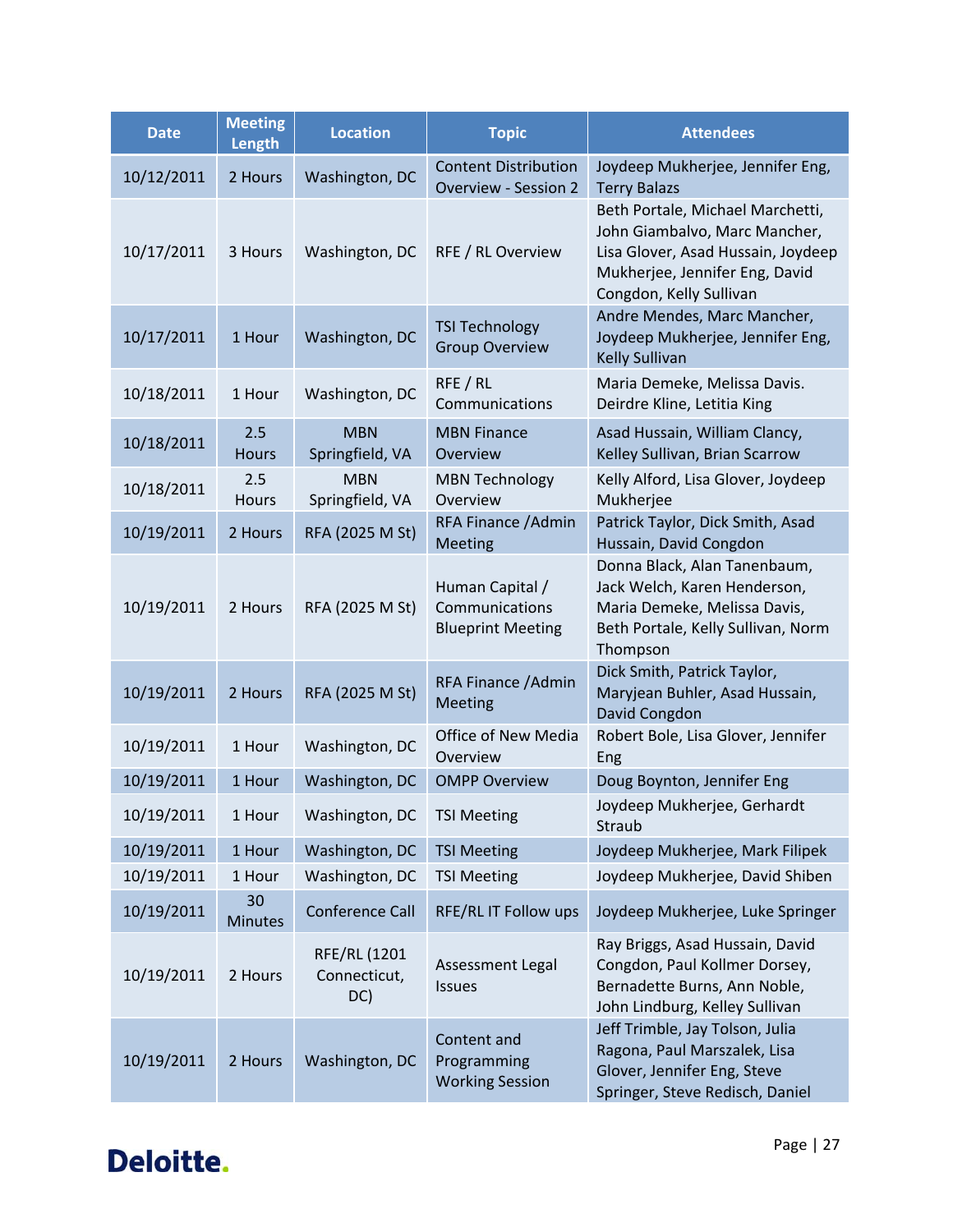| <b>Date</b> | <b>Meeting</b><br>Length | <b>Location</b>               | <b>Topic</b>                              | <b>Attendees</b>                                                                                                                                                                                         |
|-------------|--------------------------|-------------------------------|-------------------------------------------|----------------------------------------------------------------------------------------------------------------------------------------------------------------------------------------------------------|
|             |                          |                               |                                           | <b>Nassif</b>                                                                                                                                                                                            |
| 10/20/2011  | 3 Hours                  | Washington, DC                | <b>Finance Blueprinting</b><br>Session    | Kelley Sullivan, Maryjean Buhler,<br>Thomas Martinez, Patrick Taylor,<br>Dick Smith, William Clancy, Beth<br>Portale, Michael Marchetti, John<br>Giambalvo, Brian Scarrow, Asad<br>Hussain, Dave Congdon |
| 10/20/2011  | 2 Hours                  | Washington, DC                | <b>VOA Viewpoints</b>                     | David Ensor, Steve Redish, Marc<br>Mancher, Lisa Glover                                                                                                                                                  |
| 10/20/2011  | 1.5<br><b>Hours</b>      | Washington, DC                | <b>Initial Observations</b><br>Discussion | Jeff Trimble, Marie Lennon, Marc<br>Mancher, Lisa Glover, Kelley<br>Sullivan, Paul Marszalek, Ray<br>Briggs, Asad Hussain, David<br>Congdon, Lisa Glover, Maria<br>Demeke, Joydeep Mukherjee             |
| 10/20/2011  | 2.5<br>hours             | RFA (2025 M St)               | <b>RFA IT Meeting</b>                     | David Baden, Chad Hurley, Libby<br>Liu, Joydeep Mukherjee, Lisa<br>Glover                                                                                                                                |
| 10/21/2011  | 3 Hours                  | RFA (2025 M St)               | <b>RFA Content and</b><br>Programming     | Dan Southerland, Susan Lavery,<br>Lisa Glover                                                                                                                                                            |
| 10/21/2011  | 2 Hours                  | RFA (2025 M St)               | <b>RFA Technology</b><br>Overview         | Joydeep Mukherjee, David Baden,<br>Chad Hurley, Lisa Glover                                                                                                                                              |
| 10/21/2011  | 2.5<br><b>Hours</b>      | RFA (2025 M St)               | <b>HR Blueprinting</b><br>Session         | Lisa Glover, Maria Demeke, Karen<br>Henderson, Alan Tanenbaum,<br>Donna Black, Patrick Taylor, Dick<br>Smith, Letitia King                                                                               |
| 10/24/2011  | 3.5<br><b>Hours</b>      | RFA (2025 M St)               | Technology<br><b>Blueprinting Session</b> | Kelly Alford, David Baden, Chad<br>Hurley, Luke Springer, Chris<br>Carzoli, Lisa Glover, Jennifer Eng,<br><b>Kelly Sullivan</b>                                                                          |
| 10/25/2011  | 3 Hours                  | Washington, DC                | <b>CFO Working</b><br>Session             | Kelley Sullivan, Maryjean Buhler,<br>Patrick Taylor, Dick Smith, William<br>Clancy, Michael Marchetti, John<br>Giambalvo, Lisa Glover, Asad<br>Hussain                                                   |
| 10/26/2011  | 2.5<br><b>Hours</b>      | RFA (2025 M St)               | Technology (Follow<br>up)                 | Kelly Alford, David Baden, Chad<br>Hurley, Luke Springer, Chris<br>Carzoli, Lisa Glover, Kelly Sullivan                                                                                                  |
| 10/27/2011  | 1 Hour                   | <b>MBN</b><br>Springfield, VA | <b>MBN Meeting</b>                        | Brian Conniff, Lisa Glover, Kelley<br>Sullilvan                                                                                                                                                          |
| 10/31/2011  | 1 Hour                   | <b>RFE/RL Prague</b>          | RFE/RL Facilities and<br>Technology       | Luke Springer, Beth Portale, Chris<br>Carzoli, Ron Crozier, Lisa Glover,                                                                                                                                 |